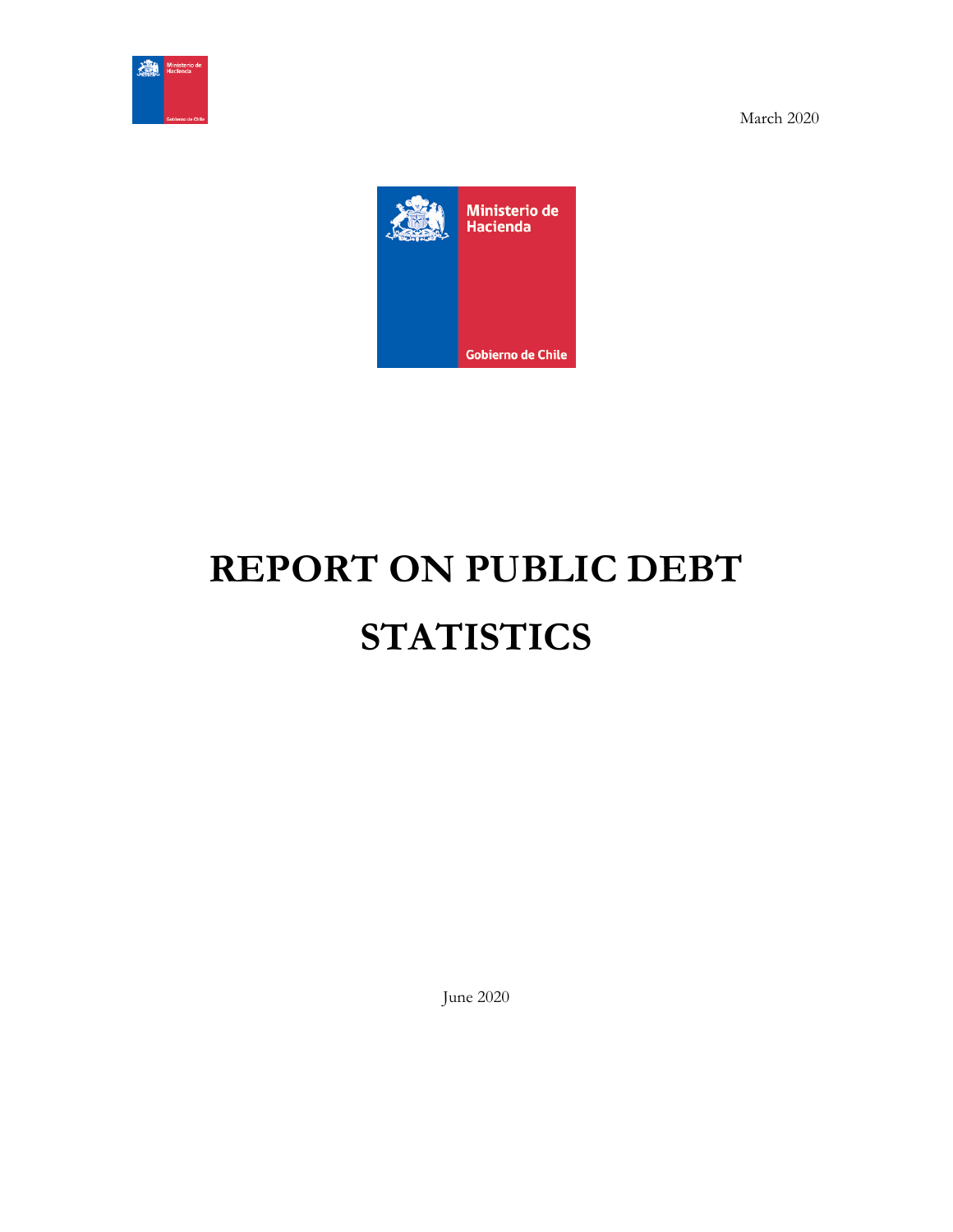

# **TABLE OF CONTENTS**

| Н. 1.                                                                          |  |
|--------------------------------------------------------------------------------|--|
| II.2.                                                                          |  |
| II.3.                                                                          |  |
| II.4.                                                                          |  |
| II.5.                                                                          |  |
|                                                                                |  |
|                                                                                |  |
|                                                                                |  |
| Assets, Liabilities and Amortizations of the Central Bank of Chile  16         |  |
|                                                                                |  |
| Government Company Debt and Guaranteed Debt of the Rest of the Public Sector19 |  |
|                                                                                |  |
|                                                                                |  |
|                                                                                |  |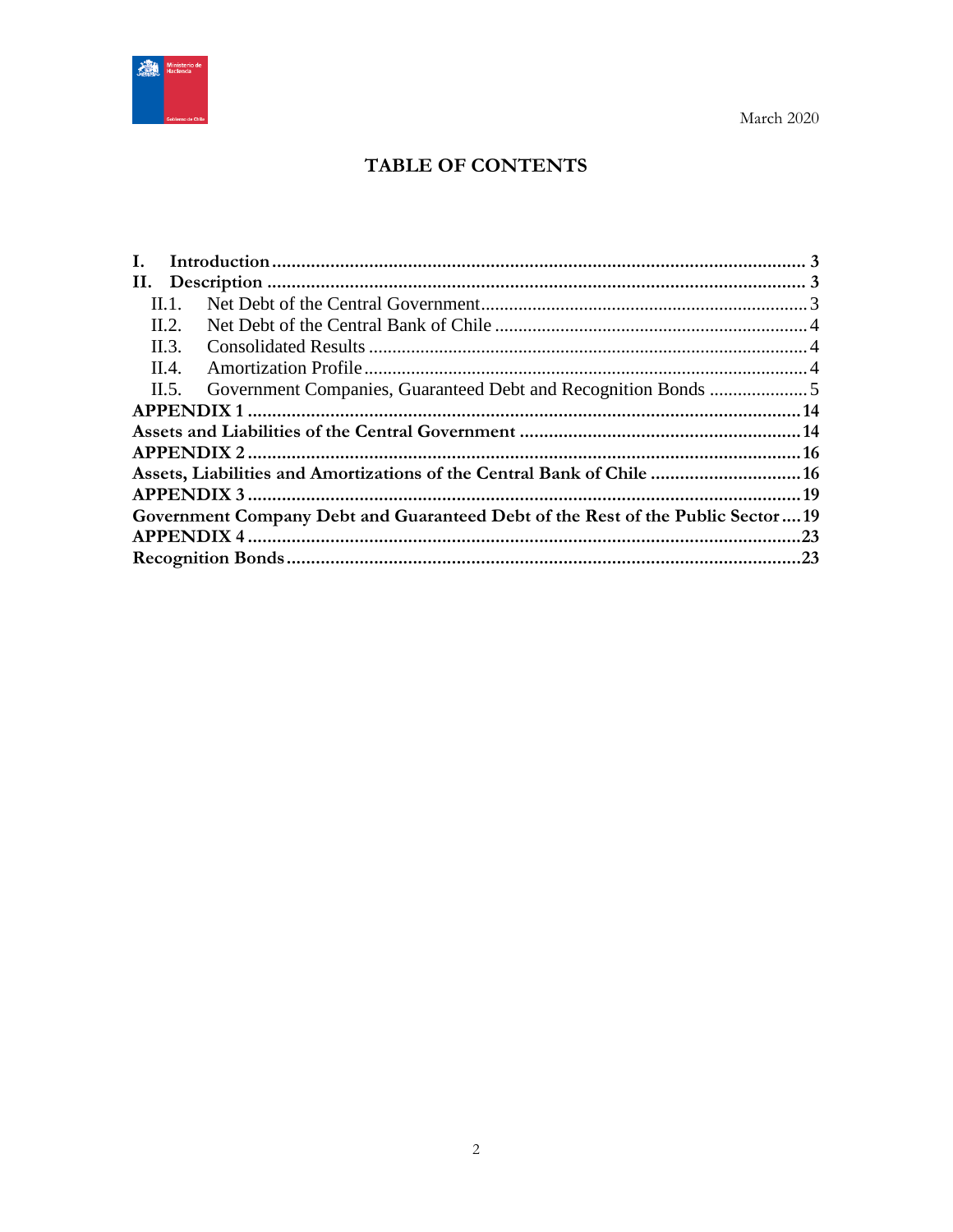

## <span id="page-2-0"></span>**I. Introduction**

This report provides a systematized view of the statistics on assets and liabilities of the Central Government, the Central Bank and Government Companies. The figures correspond to the 12 months of each year from 2006 to 2020. The historical series are available from 1991 in an excel spread-sheet published on the institutional web page of the Ministry of Finance (http://www.hacienda.cl/english/public-debt-office.html).

This information is the result of a joint effort of different institutions. For the Central Government, the sources are the General Comptroller of the Republic (CGR), the Treasury Service (TS) and the Budget Office (Dipres). The Central Bank has collaborated closely with the Ministry of Finance in providing figures on its financial assets and liabilities in the format required for this report. As of 2002, the Central Bank began to include in the notes to its balance sheets the details necessary to reconstruct the figures that are presented in this report. The information on government companies was obtained from the audited financial statements, while data on guaranteed debt of the rest of the public sector was provided by the Treasury Service. Statistics on recognition bonds were provided by the Social Security Institute (in Spanish, IPS), ex Social Security Normalization Institute (in Spanish, INP).

The study considers the methodological change of GDP accounting, and the last GDP data available with its 2013 reference. In this sense, the figures –as a percentage of GDP- not necessarily fit with former reports. At the same time, Central Bank data as of March 2020 is provisory.

#### <span id="page-2-1"></span>**II. Description**

#### <span id="page-2-2"></span>**II.1. Net Debt of the Central Government**

At March 2020, gross debt of the Central Government totaled Ps 59,259,596 million, equal to 29.5% of GDP, a nominal increase of Ps. 3,866,427 million compared to December 2019. Investments in financial assets totaled Ps. 48,574,987 million in the same period, equal to 24.2% of GDP, 4.2% higher compared to December 2019.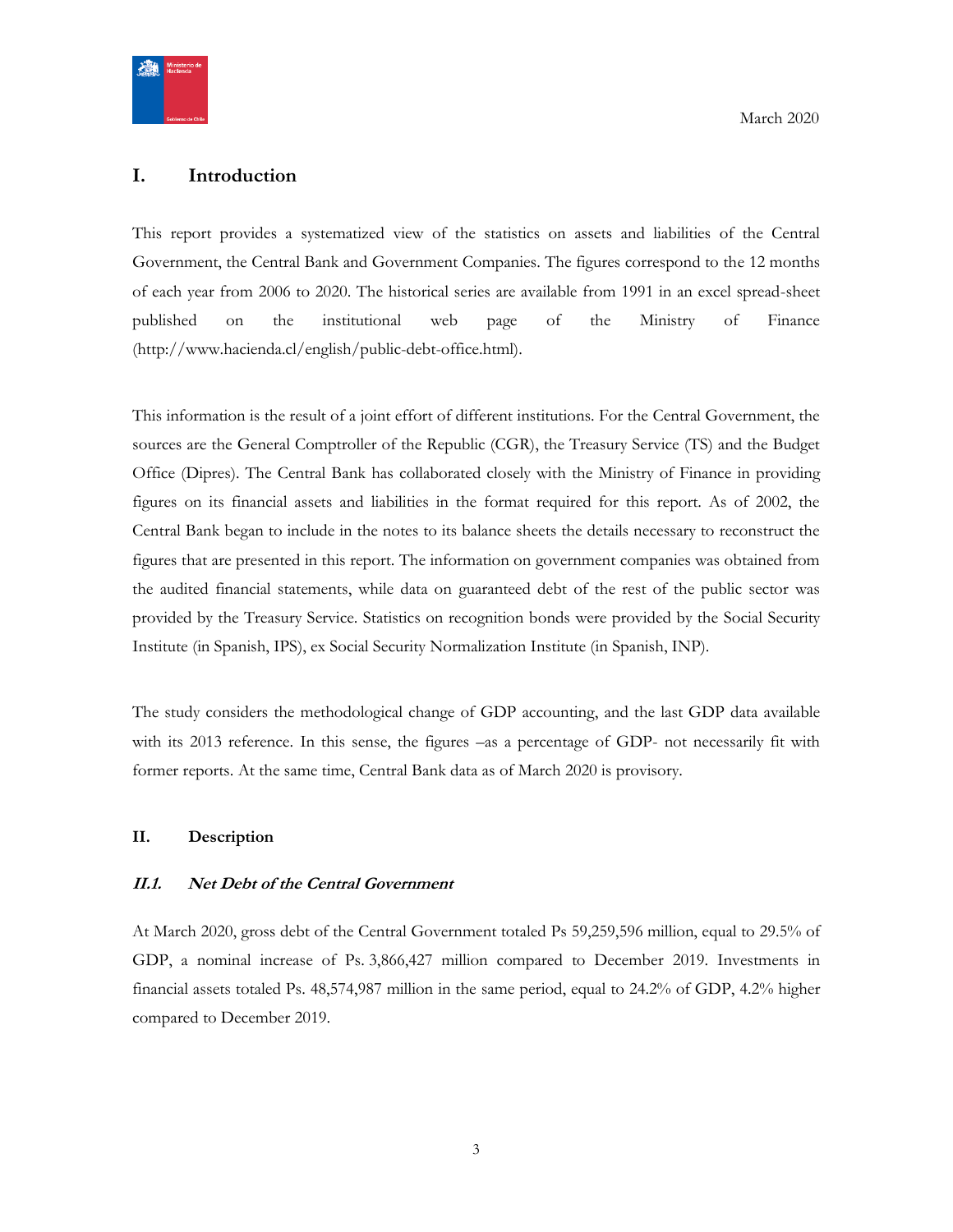

The increase of financial liabilities and the decrease in financial assets (as a percentage of GDP), resulted in a net debt position of the Central Government by Ps. 10,684,609 million, reaching 5.3% of GDP as of March 2020, in comparison to 7.9% of December 2019.

## <span id="page-3-0"></span>**II.2. Net Debt of the Central Bank of Chile**

The Central Bank of Chile liabilities as of March 2020 were equal to 10.8% of GDP, 0.3 percentage points higher than December 2019. Central Bank assets were equal to 16.9% of GDP, which represents an increase of 0.8 percentage points in comparison to December 2019.

The Central Bank recorded net liabilities of -Ps. 12,190,175, equal to a -6.1% of GDP, lower than the - 5.6% of GDP recorded in December 2019.

## <span id="page-3-1"></span>**II.3. Consolidated Results**

The consolidated gross debt of the Central Government and the Central Bank of Chile was equal to 40.1% of GDP as of March 2020, 2.1 percentage points higher than it was at the end of 2019. The consolidated net creditor position was equal to 0.8% of GDP, with a decrease of net debtor position by Ps. 5,973,612 million compared to the end of 2019.

## <span id="page-3-2"></span>**II.4. Amortization Profile**

The amortizations of consolidated debt of the Central Government and Central Bank present a regular path until 2025. The payments for 2020 are of Ps. 7,166,254, 94.54% corresponding to Central Bank obligations. From 2021 to 2025, amortization will average Ps. 3,106,756 million per year, with Central Bank debt accounting for 20.1% of the total. Debt maturing from 2026 and after should average Ps. 1,758,058 million per year, with 99.6% corresponding to Central Government debt, and 0.4% to Central Bank debt.

Amortizations for 2021-2025 according denomination and maturity show that 84.7% of debt corresponds to local currency debt and local inflation-indexed currency and that 15.3% to dollar denominated debt. For years after 2025, 38.9% of amortizations correspond to local inflation-indexed currency, 33.4% to local currency and 27.7% to dollars.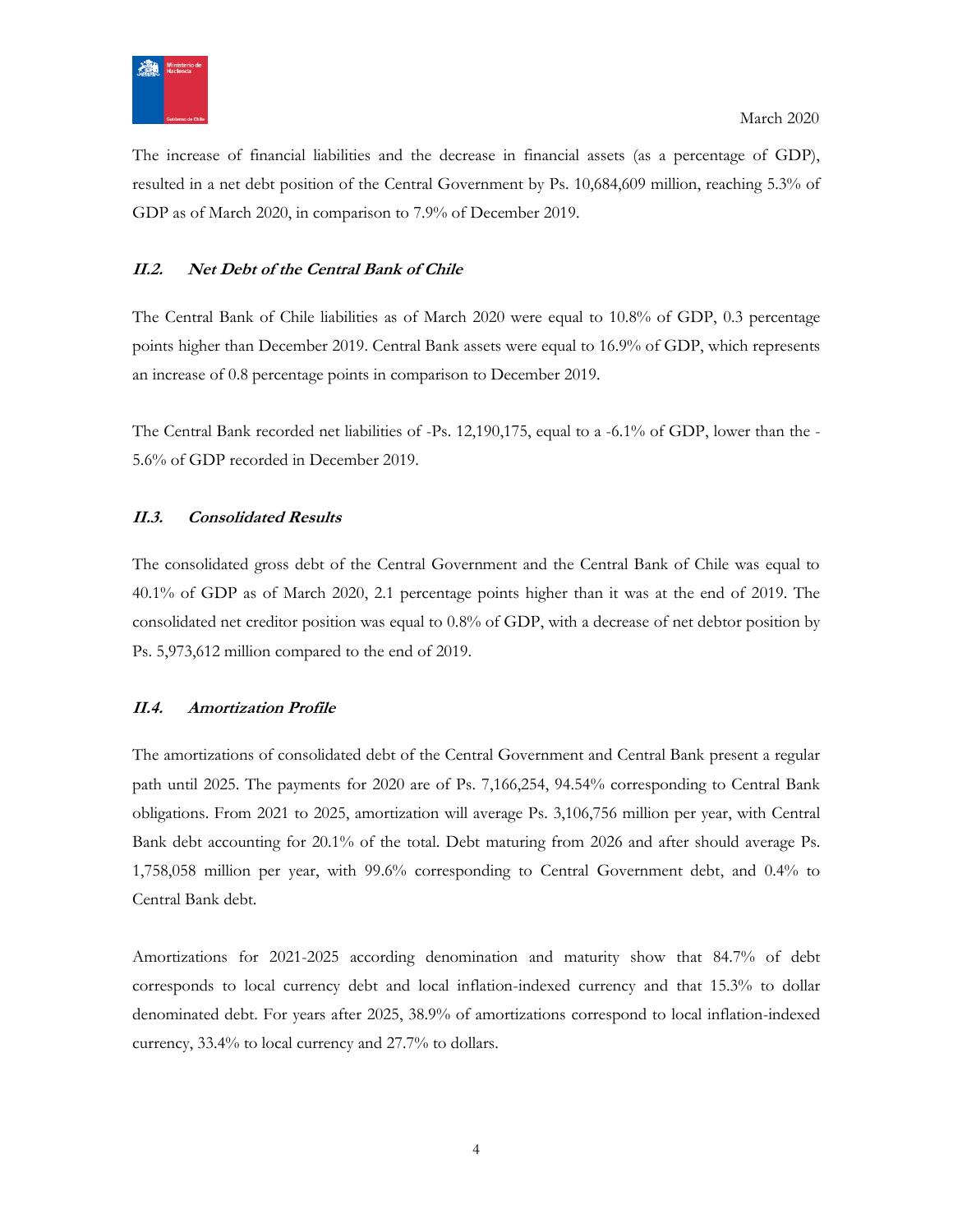

## <span id="page-4-0"></span>**II.5. Government Companies, Guaranteed Debt and Recognition Bonds**

This report includes complementary information on the financial assets and liabilities of government companies, and on the stock of outstanding recognition bonds. These liabilities, assets and debt are different in nature from what is considered public debt, and in keeping with standard international practices, they are presented separately and are not consolidated with the statistics on the Central Government and Central Bank. In this manner, it supplements and enriches the available information without distorting it and facilitates international comparisons related to public indebtedness.

When debt indicators are relatively low, which is the case for a great majority of government companies, their indebtedness consists of liabilities that have been assumed based on the capital of each corporation. These liabilities are backed by investment projects under way that must be financed by future operating revenues without compromising public credit, except for debt under government guarantee, which is identified separately.

As of March 2020 gross debt of the Government Companies was equal to 11.7% of GDP (Ps. 23,570,192 million), which represents an increase by Ps. 3,495,178 million in comparison to December 2019. At the same time, financial assets decreased Ps. 1,335,962 million, reaching 1.5% of GDP. The net debt of these companies was equal to 10.2% of GDP.

In exceptional cases, when financial assets were not enough to guarantee the debt of government companies at a reasonable cost, the government has stepped in to guarantee part of the debt. As of March 2020, total guaranteed debt reached 1.8% of GDP, totally corresponding to local guaranteed debt (34.5% pertaining to Empresa de Ferrocarriles del Estado (the National Railroad Company) and 15.1% to Metro (the National Subway Company)). Other important component of Guaranteed debt is the Superior Education funding, authorized by law (Law number 20,027), which amounts Ps. 1,554,948 million, equivalent to 48.7% of total Local Guaranteed debt. Regarding the total Guaranteed debt, 100% of this debt was issued locally.

Finally, recognition bonds represent a government liability owed to affiliates of the old pension system who changed to the new pension fund system (AFPs). Although this liability is of a different nature, future payments will be required and must be considered. As of March 2020 the stock of recognition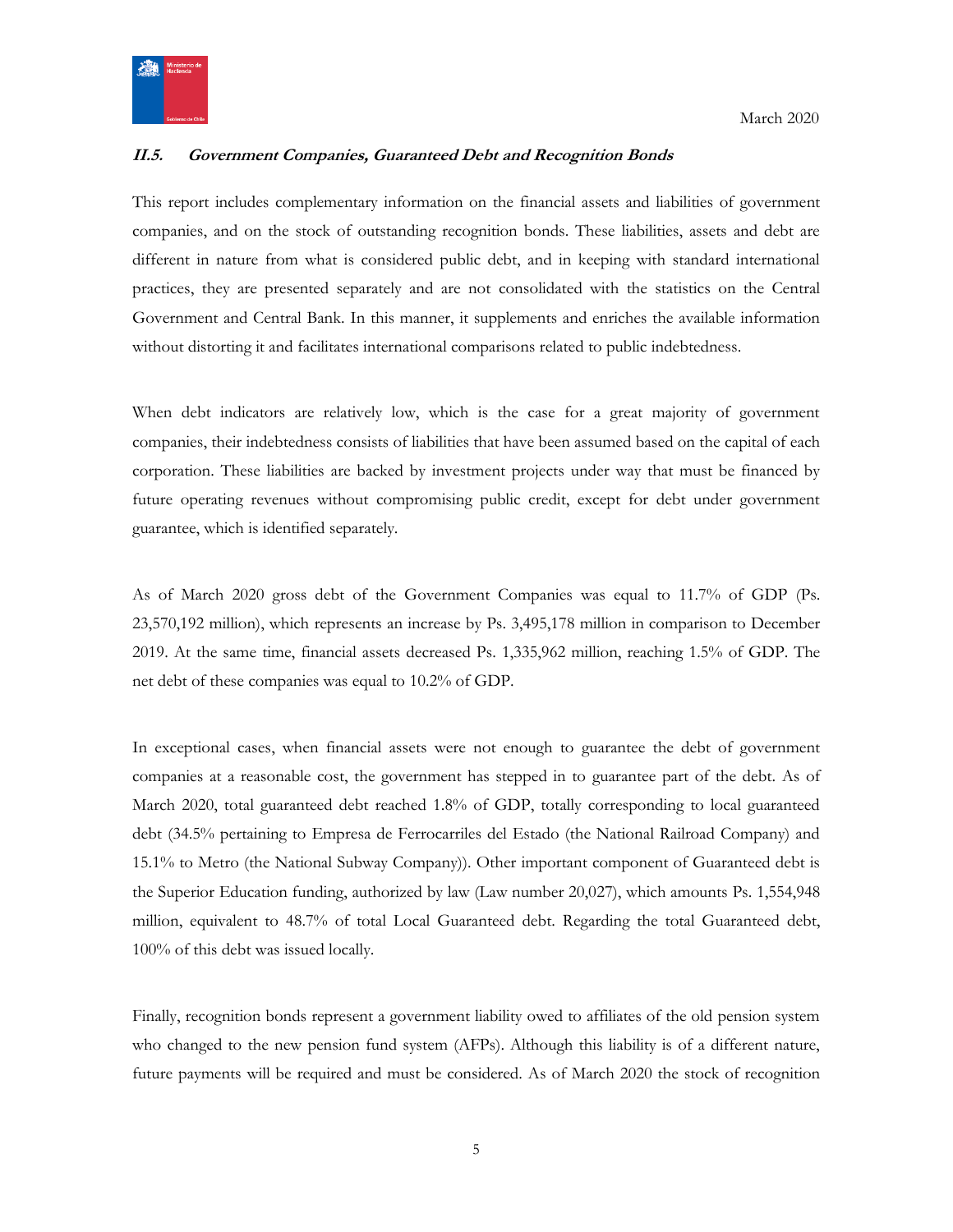

bonds was equal to 0.4% of the GDP, in line with the downward trend begun in 1985 that is projected to continue over the coming years (see Appendix 4).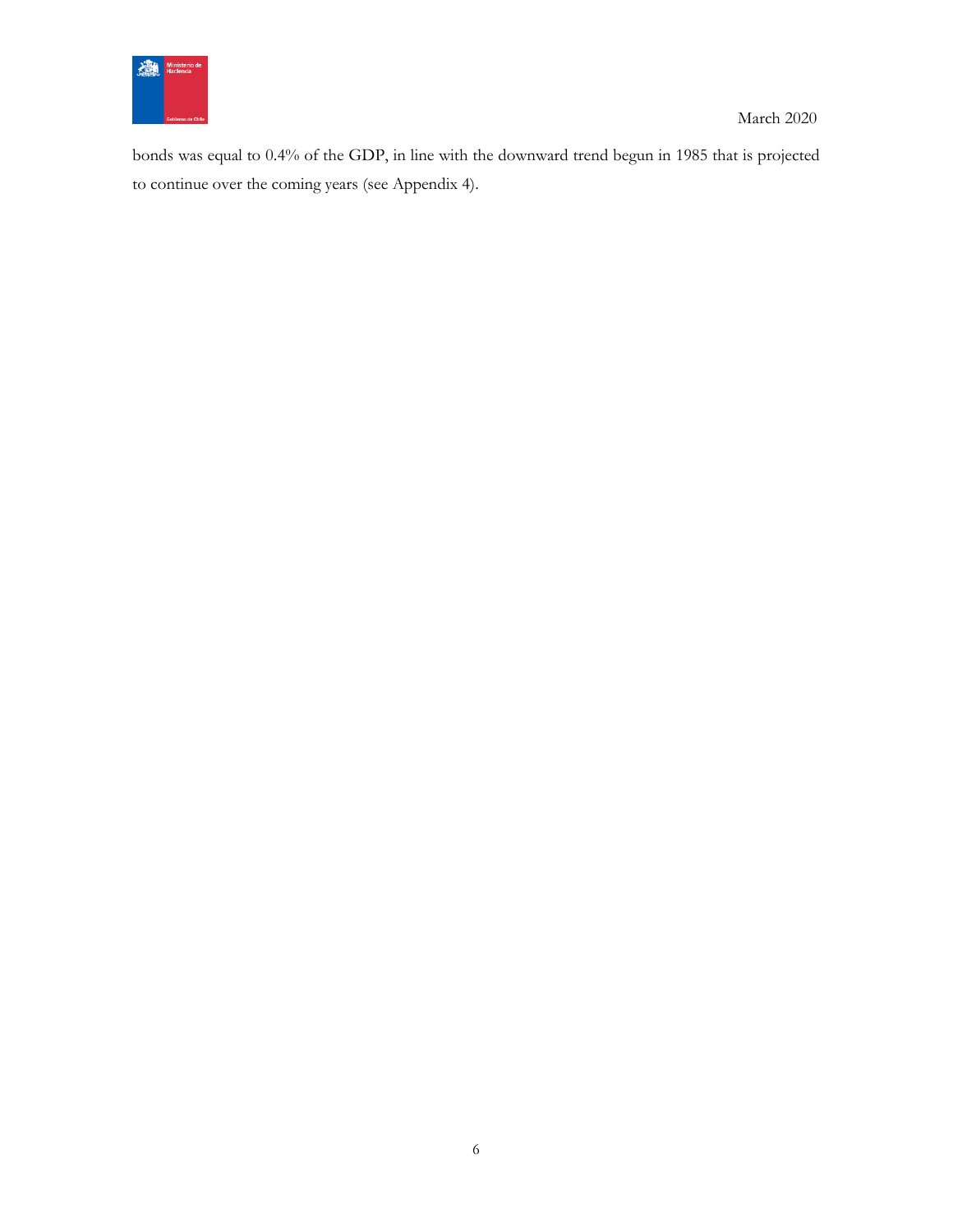

#### **Assets and Liabilities of the Central Government In millions at the end of each period**

|                                                                                            | 2009          | 2010        | 2011          | 2012         | 2013         | 2014         | 2015         | 2016       | 2017       | 2018         | 2019         | $mar-20$     |
|--------------------------------------------------------------------------------------------|---------------|-------------|---------------|--------------|--------------|--------------|--------------|------------|------------|--------------|--------------|--------------|
| 1. Liabilities in pesos                                                                    | 4.337.895     | 7.889.100   | 11.200.998    | 13.015.967   | 15.285.636   | 18.681.365   | 22.523.188   | 29.317.723 | 34.965.837 | 39.186.492   | 43.997.027   | 43.611.608   |
| 1.1. Government Promissory Notes with the Central Bank                                     | $\Omega$      | $\Omega$    | $\Omega$      | $\theta$     | $\Omega$     | $\theta$     | $\Omega$     | $\Omega$   | $\Omega$   | $\Omega$     |              |              |
| 1.2. Foreign Debt                                                                          | $\Omega$      | 272.295     | 434.345       | 434.345      | 434.345      | 434.345      | 464.148      | 434.345    | 434.345    | 434.345      | 380.481      | 380.481      |
| 1.3. Others(a)                                                                             | 4.337.895     | 7.616.805   | 10.766.653    | 12.581.622   | 14.851.291   | 18.247.020   | 22,059,040   | 28.883.378 | 34.531.492 | 38.752.147   | 43.616.546   | 43.231.128   |
| 2. Assets in pesos                                                                         | 5.850.344     | 6.885.997   | 9.406.367     | 9.298.488    | 9.000.392    | 9.151.137    | 10.782.887   | 12.236.988 | 13.072.668 | 14.483.242   | 16.063.376   | 16.347.905   |
| 2.1 Assets in pesos not including gov't-owned companies (b)                                | 5.736.367     | 6.884.775   | 9.406.293     | 9.298.488    | 9.000.392    | 9.151.137    | 10,778,887   | 12.236.988 | 13.072.668 | 14.483.242   | 16.063.376   | 16.347.905   |
| 2.1.1 Deposits in the Central Bank                                                         | 17.199        | 69.091      | 125.981       | 158.330      | 200.952      | 1.117.977    | 296.689      | 463.976    | $\Omega$   | $\theta$     | $\Omega$     | $\Omega$     |
| 2.1.2 Central Bank Notes                                                                   | 129.185       | 135.776     | 444.858       | 474.927      | 444.216      | 58.381       | 10.365       | 395.200    | 437.030    | 363.230      | 152.096      | 314.810      |
| 2.1.3 Others <sup>(c)</sup>                                                                | 5.589.983     | 6.679.908   | 8.835.454     | 8.665.232    | 8.355.224    | 7.974.780    | 10.471.833   | 11.377.812 | 12.635.638 | 14.120.013   | 15.911.280   | 16.033.095   |
| 2.2 Financial debt of gov't companies owed to the government                               | 113,977       | 1.223       | 74            | $\theta$     | $\Omega$     | $\Omega$     | 4.000        | $\Omega$   | $\Omega$   | $\Omega$     | $\Omega$     | $\Omega$     |
| 3. Net liabilities in pesos: $(1) - (2)$                                                   | $-1.512.449$  | 1.003.103   | 1.794.631     | 3.717.479    | 6.285.244    | 9.530.228    | 11,740,301   | 17,080,735 | 21,893,169 | 24,703,249   | 27.933.651   | 27.263.704   |
| 4. Liabilities in dollars                                                                  | 2.530         | 3.514       | 4.448         | 5.227        | 4.330        | 5.829        | 7.121        | 9.430      | 12.101     | 13.920       | 15.305       | 18.490       |
| 4.1 Government promissory notes with the Central Bank (c)                                  | $\theta$      | $\Omega$    | $\Omega$      | $\Omega$     | $\Omega$     | $\Omega$     | $\theta$     | $\Omega$   | $\Omega$   | $\Omega$     |              |              |
| 4.2 Foreign debt                                                                           | 2.530         | 3.514       | 4.448         | 5.227        | 4.330        | 5.829        | 7.121        | 9.430      | 12.101     | 13.920       | 15.305       | 18.490       |
| 5. Assets in dollars (d)                                                                   | 19.633        | 22,307      | 27.920        | 31.382       | 31.133       | 32.162       | 31.477       | 32.637     | 34.800     | 33.800       | 31.829       | 38.080       |
| 5.1 Central Bank deposits                                                                  | 453           | 529         | 1.284         | 978          | 214          | 179          | 174          | 474        | 517        | 1.250        | 961          | 240          |
| 5.2 Central Bank notes                                                                     | $\Omega$      | $\Omega$    | $\Omega$      | $\Omega$     | $\Omega$     | $\Omega$     | $\Omega$     | $\Omega$   | $\Omega$   | $\Omega$     | $\Omega$     | $\Omega$     |
| 5.3 Others <sup>(d)</sup>                                                                  | 19.180        | 21.778      | 26.636        | 30.404       | 30.919       | 31.983       | 31.303       | 32.163     | 34.283     | 32.550       | 30.868       | 37,840       |
| 6. Net liabilities in dollars: (4) -(5)                                                    | $-17.103$     | $-18.793$   | $-23.473$     | $-26.155$    | $-26.803$    | $-26.333$    | $-24.356$    | $-23.207$  | $-22.699$  | $-19.880$    | $-16.524$    | $-19.590$    |
| 7. Total Gross Financial Debt: (1) + (4)                                                   | 5.619.223     | 9.535.014   | 13.520.205    | 15.517.618   | 17.553.695   | 22.221.911   | 27.560.190   | 35.610.201 | 42.410.915 | 48.870.460   | 55.393.169   | 59.259.596   |
| 8. Total Financial Assets: $(2) + (5)$                                                     | 15.793.129    | 17.333.908  | 23.965.755    | 24.317.827   | 25.306.676   | 28,685,723   | 33.047.936   | 34.015.524 | 34.482.435 | 37.997.313   | 39.763.975   | 48.574.987   |
| 9. Total Net Financial Liabilities: (7) - (8)                                              | $-10.173.906$ | -7.798.894  | $-10.445.550$ | $-8.800.209$ | $-7.752.981$ | $-6.463.812$ | $-5.487.747$ | 1.594.677  | 7.928.480  | 10.873.146   | 15.629.194   | 10.684.609   |
| <b>EXCHANGE RATE EFFECT:</b>                                                               |               |             |               |              |              |              |              |            |            |              |              |              |
| 10. Total Gross Financial Debt with Constant Exchange Rate <sup>(h)</sup> :                | 5.669.471     | 9.738.553   | 13.541.687    | 15.766.895   | 17.564.651   | 21.749.221   | 26.270.924   | 34.280.585 | 41.334.730 | 46.512.421   | 52.051.707   | 53.342.649   |
| 11. Total Financial Assets with Constant Exchange Rate <sup>(h)</sup> :                    | 16.183.042    | 18.625.927  | 24,100,611    | 25.814.426   | 25.385.443   | 26.077.703   | 27.348.998   | 29.413.666 | 31.387.655 | 32.271.654   | 32.814.724   | 36.389.014   |
| 12. Total Net Financial Liabilities with Constant Exchange Rate <sup>(h)</sup> : (10)-(11) | 10.513.571    | 8.887.375 - | 10.558.924    | 10.047.531   | 7.820.792 -  | 4.328.482 -  | 1.078.074    | 4.866.919  | 9.947.075  | 14.240.766   | 19.236.983   | 16.953.634   |
| 13. Exchange Rate Effect on Total Gross Financial Debt (7) - (10)                          | 50.248        | 203.538 -   | 21.482        | 249.277 -    | 10.956       | 472.691      | 1.289.266    | 1.329.616  | 1.076.185  | 2.358.039    | 3.341.462    | 5.916.947    |
| 14. Exchange Rate Effect on Total Financial Assets (8) - (11)                              | 389.913       | 1.292.019 - | 134,856       | 1.496.599 -  | 78.767       | 2.608.021    | 5.698.938    | 4.601.858  | 3.094.780  | 5.725.659    | 6.949.252    | 12.185.973   |
| 15. Exchange Rate Effect on Total Net Financial Liabilities: (9) - (12)                    | 339.665       | 1.088.481   | 113.374       | 1.247.322    | 67.811       | 2.135.330    | 4.409.673    | 3.272.242  | 2.018.595  | $-3.367.620$ | $-3.607.789$ | $-6.269.025$ |

(a) Includes Corfo Debt and Treasury Bonds.

(b) Excludes receivables due from the government under the old system.

(c) Includes local currency, cash equivalents, loans and placements.

(d) Includes the Economic and Social Stabilization Fund, the Pension Reserve Fund, the Petroleum Stabilization fund, the Infrastructure Fund, and the central government investment fund in foreign currency.

(e) The figures as a percentage of GDP was calculated considering the methodology change of Central Bank for GDP calculus, since 2003.

(f) The figures as a percentage of GDP was calculated considering the National Accounts methodology exchange of Central Bank.

(g) Exchange rate corresponds to March 2010 . Exchange Rate effect is the difference between the items calculated with current rate of exchange and the same calculated with constant rate of exchange (March 2010).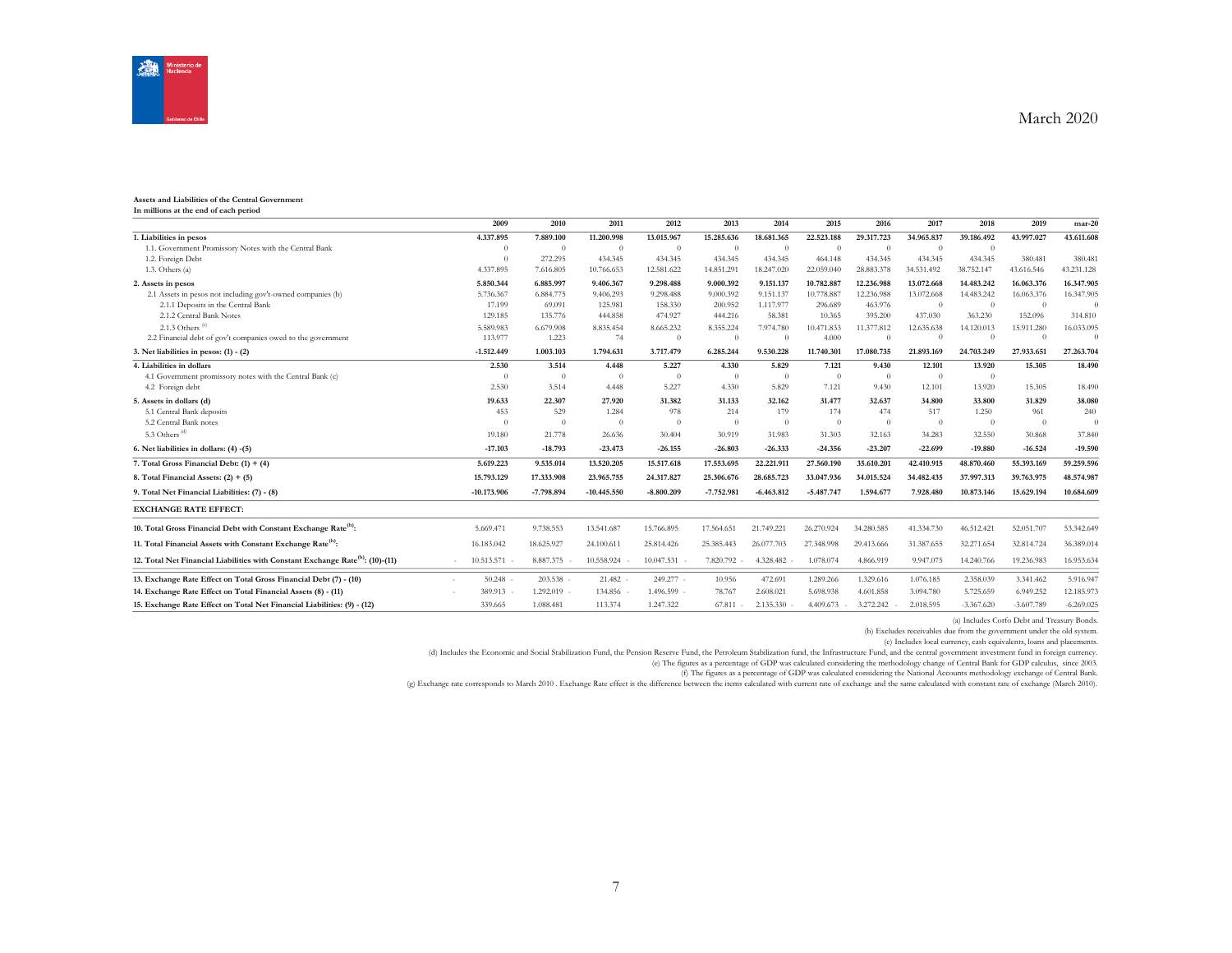

#### **Assets and Liabilities of the Central Government % GDP**

|                                                                                            | 2009     | 2010     | 2011     | 2012    | 2013     | 2014     | 2015     | 2016    | 2017     | 2018    | 2019    | $mar-20$ |
|--------------------------------------------------------------------------------------------|----------|----------|----------|---------|----------|----------|----------|---------|----------|---------|---------|----------|
| 1. Liabilities in pesos                                                                    | 4,5%     | 7,1%     | 9,2%     | 10,0%   | 11,1%    | 12,6%    | 14,1%    | 17,3%   | 19,5%    | 20,5%   | 22,2%   | 21,7%    |
| 1.1. Government Promissory Notes with the Central Bank                                     | $0.0\%$  | $0.0\%$  | 0,0%     | $0.0\%$ | 0.0%     | 0.0%     | $0.0\%$  | $0,0\%$ | $0.0\%$  | $0.0\%$ | $0.0\%$ | $0.0\%$  |
| 1.2. Foreign Debt                                                                          | $0.0\%$  | 0,2%     | 0.4%     | 0.3%    | 0,3%     | 0,3%     | 0.3%     | 0,3%    | 0.2%     | 0.2%    | 0.2%    | 0,2%     |
| 1.3. Others(a)                                                                             | 4,5%     | 6,8%     | 8,8%     | 9,7%    | 10,8%    | 12,3%    | 13,8%    | 17.0%   | 19,2%    | 20,3%   | 22,0%   | 21,5%    |
| 2. Assets in pesos                                                                         | 6,1%     | 6,2%     | 7,7%     | 7,2%    | 6,5%     | 6,2%     | 6,8%     | 7,2%    | 7,3%     | 7,6%    | 8,1%    | 8,1%     |
| 2.1 Assets in pesos not including gov't-owned companies (b)                                | 5,9%     | 6,2%     | 7,7%     | 7,2%    | 6.5%     | 6,2%     | 6.8%     | 7.2%    | 7.3%     | 7.6%    | 8.1%    | 8,1%     |
| 2.1.1 Deposits in the Central Bank                                                         | $0.0\%$  | 0,1%     | 0,1%     | $0.1\%$ | 0,1%     | 0.8%     | 0.2%     | 0.3%    | $0.0\%$  | $0.0\%$ | $0.0\%$ | $0.0\%$  |
| 2.1.2 Central Bank Notes                                                                   | $0,1\%$  | 0,1%     | 0.4%     | 0.4%    | 0,3%     | $0.0\%$  | $0.0\%$  | 0.2%    | 0.2%     | 0.2%    | $0.1\%$ | 0,2%     |
| 2.1.3 Others $\overset{\text{\tiny{(c)}}}{ }$                                              | 5,8%     | $6,0\%$  | 7,2%     | 6,7%    | 6,1%     | 5,4%     | 6,6%     | 6,7%    | 7.0%     | 7,4%    | $8.0\%$ | $8,0\%$  |
| 2.2 Financial Debt of Gov't Companies Owed to the Government                               | $0,1\%$  | $0.0\%$  | 0.0%     | $0.0\%$ | 0.0%     | $0.0\%$  | $0.0\%$  | $0.0\%$ | $0.0\%$  | $0.0\%$ | $0.0\%$ | $0,0\%$  |
| 3. Net liabilities in pesos: $(1) - (2)$                                                   | $-1,6%$  | 0,9%     | 1,5%     | 2,9%    | 4,6%     | 6,4%     | 7,4%     | 10,1%   | 12,2%    | 12,9%   | 14,1%   | 13,6%    |
| 4. Liabilities in dollars                                                                  | 1,3%     | 1,5%     | 1,9%     | 1,9%    | 1,6%     | 2,4%     | 3,2%     | 3,7%    | 4,1%     | 5,1%    | 5,7%    | 7,8%     |
| 4.1 Government promissory notes with the Central Bank                                      | $0.0\%$  | $0.0\%$  | 0.0%     | $0.0\%$ | 0,0%     | $0.0\%$  | $0.0\%$  | $0.0\%$ | $0.0\%$  | $0.0\%$ | $0.0\%$ | $0.0\%$  |
| 4.2 Foreign debt                                                                           | 1,3%     | 1,5%     | 1,9%     | 1,9%    | 1,6%     | 2,4%     | 3,2%     | 3,7%    | 4,1%     | 5,1%    | 5,7%    | 7,8%     |
| 5. Assets in dollars (d)                                                                   | 10,3%    | 9,4%     | 11,9%    | 11.6%   | 11,8%    | 13,1%    | 14.0%    | 12,8%   | 11,9%    | 12,3%   | 11.9%   | 16,1%    |
| 5.1 Central Bank deposits                                                                  | 0.2%     | 0.2%     | 0.5%     | 0.4%    | 0,1%     | 0,1%     | 0,1%     | 0,2%    | 0.2%     | 0.5%    | $0.4\%$ | 0,1%     |
| 5.2 Central Bank notes                                                                     | $0.0\%$  | $0.0\%$  | 0.0%     | $0.0\%$ | 0.0%     | $0.0\%$  | $0.0\%$  | $0.0\%$ | $0.0\%$  | $0.0\%$ | $0.0\%$ | $0.0\%$  |
| 5.3 Others $^{(d)}$                                                                        | 10,0%    | 9,1%     | 11,4%    | 11,2%   | 11,7%    | $13,1\%$ | 13,9%    | 12,7%   | 11,7%    | 11,8%   | 11,6%   | 16,0%    |
| 6. Net liabilities in dollars: (4) -(5)                                                    | $-9.0%$  | $-7,9%$  | $-10,0%$ | $-9.6%$ | $-10,2%$ | $-10.8%$ | $-10.8%$ | $-9.1%$ | $-7.8%$  | $-7,2%$ | $-6,2%$ | $-8,3%$  |
| 7. Gross Financial Debt: $(1) + (4)$                                                       | 5,8%     | 8,6%     | 11,1%    | 11,9%   | 12,7%    | 15,0%    | 17,3%    | 21,0%   | 23,6%    | 25,6%   | 27,9%   | 29,5%    |
| 8. Total Financial Assets: $(2) + (5)$                                                     | 16,3%    | 15,5%    | 19,6%    | 18,7%   | 18,4%    | 19,3%    | 20,7%    | 20,1%   | 19.2%    | 19.9%   | 20.0%   | 24,2%    |
| 9. Total Net Financial Liabilities: (7) - (8)                                              | $-10,5%$ | $-7,0%$  | $-8,6%$  | $-6,8%$ | $-5,6%$  | $-4,3%$  | $-3,4%$  | 0.9%    | 4,4%     | 5.7%    | 7.9%    | 5,3%     |
| <b>EXCHANGE RATE EFFECT:</b>                                                               |          |          |          |         |          |          |          |         |          |         |         |          |
| 10. Total Gross Financial Debt with Constant Exchange Rate <sup>(h)</sup> :                | 5,9%     | 8,7%     | 11,1%    | 12,1%   | 12,7%    | 14,6%    | 16,5%    | 20,2%   | 23,0%    | 24,3%   | 26,2%   | 26,6%    |
| 11. Total Financial Assets with Constant Exchange Rate <sup>(h)</sup> :                    | 16,7%    | 16,7%    | 19,8%    | 19,9%   | 18,4%    | 17,5%    | 17,1%    | 17,3%   | 17,5%    | 16,9%   | 16.5%   | 18,1%    |
| 12. Total Net Financial Liabilities with Constant Exchange Rate <sup>(h)</sup> : (10)-(11) | $-10,9%$ | $-8,0\%$ | $-8,7%$  | $-7,7%$ | $-5,7%$  | $-2,9%$  | $-0,7%$  | 2,9%    | 5,5%     | 7,4%    | 9,7%    | 8,4%     |
| 13. Exchange Rate Effect on Total Gross Financial Debt (7) - (10)                          | $-0.1\%$ | $-0,2%$  | 0,0%     | $-0.2%$ | 0.0%     | 0,3%     | $0.8\%$  | 0.8%    | 0.6%     | 1,2%    | 1.7%    | 2,9%     |
| 14. Exchange Rate Effect on Total Financial Assets (8) - (11)                              | $-0.4%$  | $-1,2%$  | $-0,1%$  | $-1,2%$ | $-0,1\%$ | 1,8%     | 3,6%     | 2,7%    | 1,7%     | 3.0%    | 3,5%    | 6,1%     |
| 15. Exchange Rate Effect on Total Net Financial Liabilities: (9) - (12)                    | 0.4%     | $1,0\%$  | 0,1%     | 1,0%    | 0.0%     | $-1,4%$  | $-2,8%$  | $-1,9%$ | $-1,1\%$ | $-1,8%$ | $-1,8%$ | $-3,1\%$ |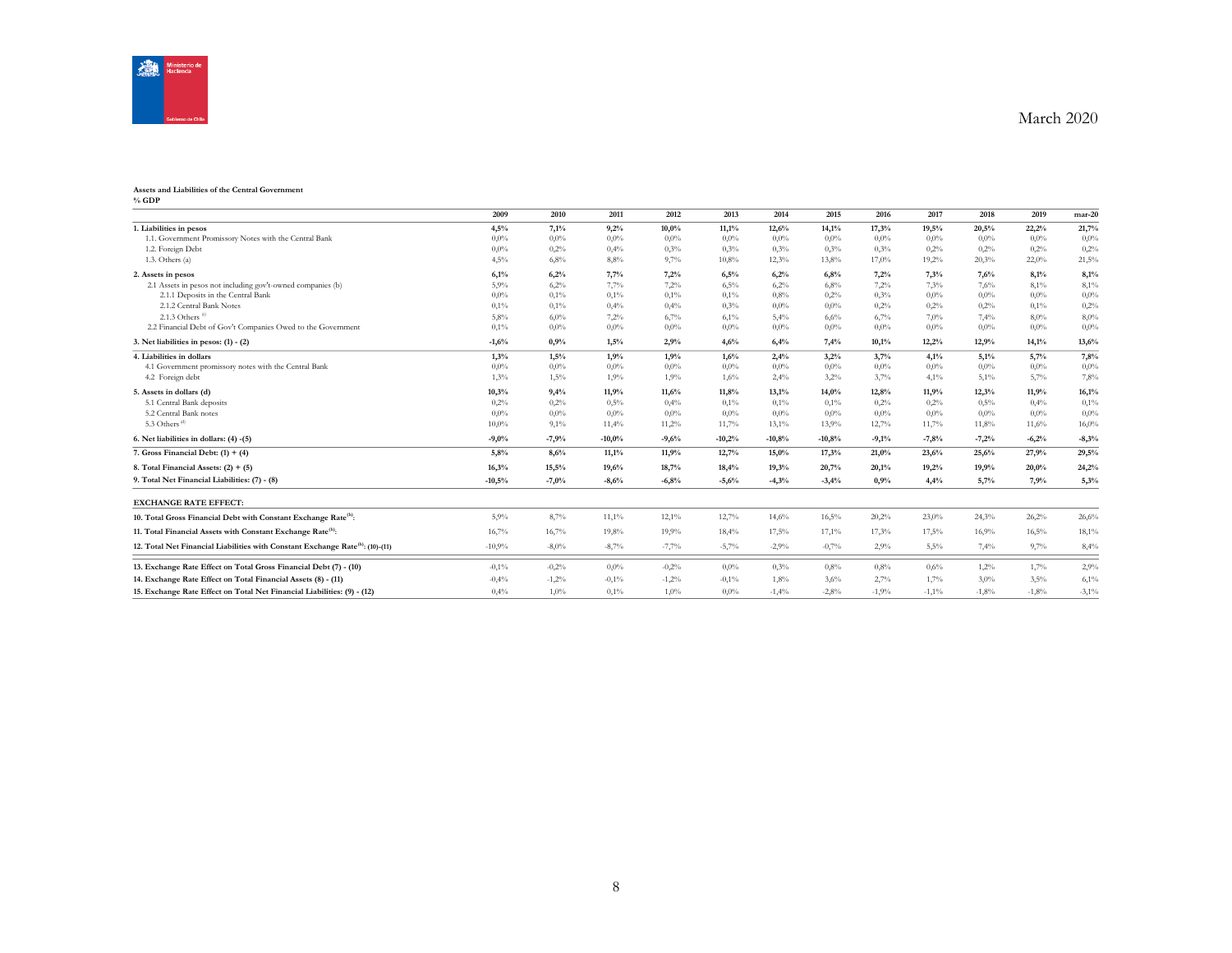

#### **Assets and Liabilities of the Chilean Central Bank In millions at the end of each period**

|                                  |                                                                                            |          | 2009         | 2010       | 2011         | 2012         | 2013         | 2014         | 2015         | 2016         | 2017           | 2018         | 2019          | $mar-20$      |
|----------------------------------|--------------------------------------------------------------------------------------------|----------|--------------|------------|--------------|--------------|--------------|--------------|--------------|--------------|----------------|--------------|---------------|---------------|
| 1. Liabilities                   |                                                                                            | MM Ps.   | 14.914.818   | 12.362.690 | 20.604.170   | 19.749.320   | 18.592.976   | 20.193.733   | 20.336.735   | 21.032.035   | 18.953.410     | 20.178.583   | 20.869.170    | 21.706.692    |
|                                  | 1.1 Central Bank Issues (a)                                                                | MM Ps.   | 11.579.172   | 8.915.698  | 13.186.136   | 12.905.055   | 13.033.022   | 12.908.185   | 13.494.386   | 15.114.142   | 14.836.684     | 13,884.907   | 13.885.795    | 10.121.600    |
|                                  | 1.1.1 Nominal                                                                              | MM Ps.   | 5.543.261    | 3.995.107  | 4.517.959    | 3.905.683    | 5.005.942    | 4.537.104    | 5.053.318    | 8.243.767    | 8.769.976      | 9.528.919    | 11.564.502    | 7.845.491     |
|                                  | 1.1.2 Indexed (UF)                                                                         | MM Ps.   | 6.035.911    | 4.920.591  | 8.668.177    | 8.999.371    | 8.027.080    | 8.371.081    | 8.441.068    | 6.870.376    | 6.066.708      | 4.355.988    | 2.321.293     | 2.276.109     |
|                                  | 1.1.3 Indexed to the exch. rate and in US\$(b)                                             | MM Ps.   | $\Omega$     |            |              |              |              | $\Omega$     | $\Omega$     |              | $\Omega$       |              | $\Omega$      |               |
|                                  | 1.1.4 Others $(c)$                                                                         |          | $\Omega$     |            | $\Omega$     | $\Omega$     |              | $\Omega$     | $\Omega$     | $\Omega$     | $\Omega$       |              | $\Omega$      | $\Omega$      |
|                                  | 1.2 Government deposits                                                                    | MM Ps.   | 246.732      | 316.827    | 795.640      | 626.202      | 313.057      | 1.226.599    | 419.683      | 780.412      | 317.898        | 869.433      | 715.807       | 203.319       |
|                                  | 1.2.1 Domestic currency                                                                    | MM Ps.   | 17.199       | 69.091     | 125.981      | 158,330      | 200.952      | 1.117.977    | 296.689      | 463.976      | $\overline{0}$ | $\Omega$     | $\Omega$      | $\Omega$      |
|                                  | 1.2.2. Foreign currency                                                                    | MM US\$  | 453          | 529        | 1.284        | 978          | 214          | 179          | 174          | 474          | 517            | 1.250        | 961           | 240           |
|                                  | 1.3 Others (d)                                                                             | MM Ps.   | 3.088.914    | 3.130.164  | 6.622.394    | 6.218.063    | 5.246.896    | 6.058.949    | 6.422.667    | 5.137.481    | 3.798.829      | 5.424.243    | 6.267.568     | 11.381.773    |
| 2. Assets wi/o subordinated debt |                                                                                            | MM Ps.   | 16.340.093   | 13.174.188 | 22.982.333   | 21.169.733   | 21.669.897   | 24,744,603   | 27.530.130   | 27.211.437   | 24.418.382     | 28.060.372   | 32.030.318    | 33.896.868    |
|                                  | 2.1 International reserves                                                                 | MM US\$  | 25.373       | 27.864     | 41.979       | 41.649       | 41.094       | 40.447       | 38.643       | 40.494       | 38.983         | 39.861       | 40.657        | 37.952        |
|                                  | 2.2 Government promissory notes                                                            | MM Ps.   | $\Omega$     |            | $\Omega$     |              | $\Omega$     | $\Omega$     | $\Omega$     | $\Omega$     | $\Omega$       | $\Omega$     | $\Omega$      | $\Omega$      |
|                                  | 2.2.1 Domestic currency                                                                    | MM Ps.   |              |            |              |              | $\Omega$     | $\Omega$     |              |              |                |              |               | $\Omega$      |
|                                  | 2.2.2. Foreign currency                                                                    | MM US\$  | $\Omega$     |            |              |              |              | $\Omega$     | $\Omega$     |              | $\Omega$       |              |               | $\Omega$      |
|                                  | 2.3 Others (e)                                                                             | MM Ps.   | 3.490.684    | 123.651    | 1.091.790    | 1.236.299    | 146.676      | 177,943      | 196.702      | 190.430      | 435.490        | 329,733      | 1.756.343     | 1.777.693     |
|                                  | 3. Total net liability wi/o subordinated debt: (1) - (2)                                   | MM Ps.   | $-1.425.276$ | $-811.498$ | $-2.378.163$ | $-1.420.413$ | $-3.076.921$ | $-4.550.870$ | $-7.193.395$ | $-6.179.401$ | $-5.464.972$   | $-7.881.789$ | $-11.161.148$ | $-12.190.175$ |
| Note:                            |                                                                                            |          |              |            |              |              |              |              |              |              |                |              |               |               |
|                                  | Adjusted subordinated debt (f)                                                             | MM Ps.   | 914.374      | 876.664    | 821.312      | 754.322      | 649.521      | 565.552      | 465.445      | 355.006      | 231.291        | 88.567       | $\theta$      | $\theta$      |
|                                  | <b>EXCHANGE RATE EFFECT:</b>                                                               |          |              |            |              |              |              |              |              |              |                |              |               |               |
|                                  | 10. Total Gross Financial Debt with Constant Exchange Rate <sup>(h)</sup> :                | Mill. \$ | 14.923.819   | 12.393.326 | 20.610.373   | 19.795.941   | 18.593.517   | 20.179.231   | 20.305.254   | 20.965.172   | 18,907.458     | 19.966.877   | 20.659.288    | 21.629.811    |
|                                  | 11. Activos Financieros Totales a Tipo Cambio Constante <sup>(g)</sup> :                   | Mill. \$ | 16.843.992   | 14.788.055 | 23.185.093   | 23.155.996   | 21.773.864   | 21.464.761   | 20.533.895   | 21.501.832   | 20.951.657     | 21.307.982   | 23.153.687    | 21.751.698    |
|                                  | 12. Total Net Financial Liabilities with Constant Exchange Rate <sup>(h)</sup> : (10)-(11) | Mill. \$ | 1.920.173    | 2.394.730  | 2.574.720    | 3.360.055    | 3.180.346    | 1.285.530    | 228.641      | 536.660      | 2.044.199      | 1.341.105    | 2.494.399     | 121.886       |
|                                  | 13. Exchange Rate Effect on Total Gross Financial Debt (7) - (10)                          | Mill. \$ | 9.001        | 30.636     | 6.203        | 46.621       | 542          | 14.502       | 31.481       | 66.864       | 45.952         | 211.706      | 209.882       | 76.881        |
|                                  | 14. Exchange Rate Effect on Total Financial Assets (8) - (11)                              | Mill. \$ | 503.898      | 1.613.867  | 202.760      | 1.986.263    | 103,967      | 3.279.842    | 6.996.235    | 5.709.604    | 3.466.725      | 6.752.390    | 8.876.631     | 12.145.170    |
|                                  | 15. Exchange Rate Effect on Total Net Financial Liabilities: (9) - (12)                    | Mill. \$ | 494.897      | 1.583.232  | 196.557      | 1.939.642    | 103.425      | 3.265.340    | 6.964.754    | 5.642.741    | 3.420.773      | 6.540.684    | 8.666.749     | 12.068.289    |

(a) Includes PDBC, PRBC, BCP, BCU, BCD and others.

(b) Includes issues adjusted according to the observed dollar and the reference dollar, the latter expiring beginning in the year 2000.

(c) Corresponds to the premiums and discounts for the instruments when placed in the market. It is important to note that the total figure for "Central Bank Issues" through December

of each year includes the premiums and discounts when the issues were placed, which means that the separate figures also include them.

(d) Includes other deposits and obligations; plus other securities from other liability accounts; plas the purchase of dollars through net retropurchase agreements; plus other foreign liabilities, excepting DEG allowances.

(e) Includes: net domestic credit excluding government transfer payments and lines of credit from international organizations; plus contributions from international organizations;

plus other asset accounts excluding deferred losses, "interest and discounts received in advance for the sale of promissory notes", and investment in equities.

(f) Exchange rate corresponds to March 2010 . Exchange Rate effect is the difference between the items calculated with current rate of exchange and the same calculated with constant rate of exchange (March 2010).

(g) For quarterly report, the GDP corresponds to the sum of four last quarter amounts available.

p: preliminary figures

Source: Central Bank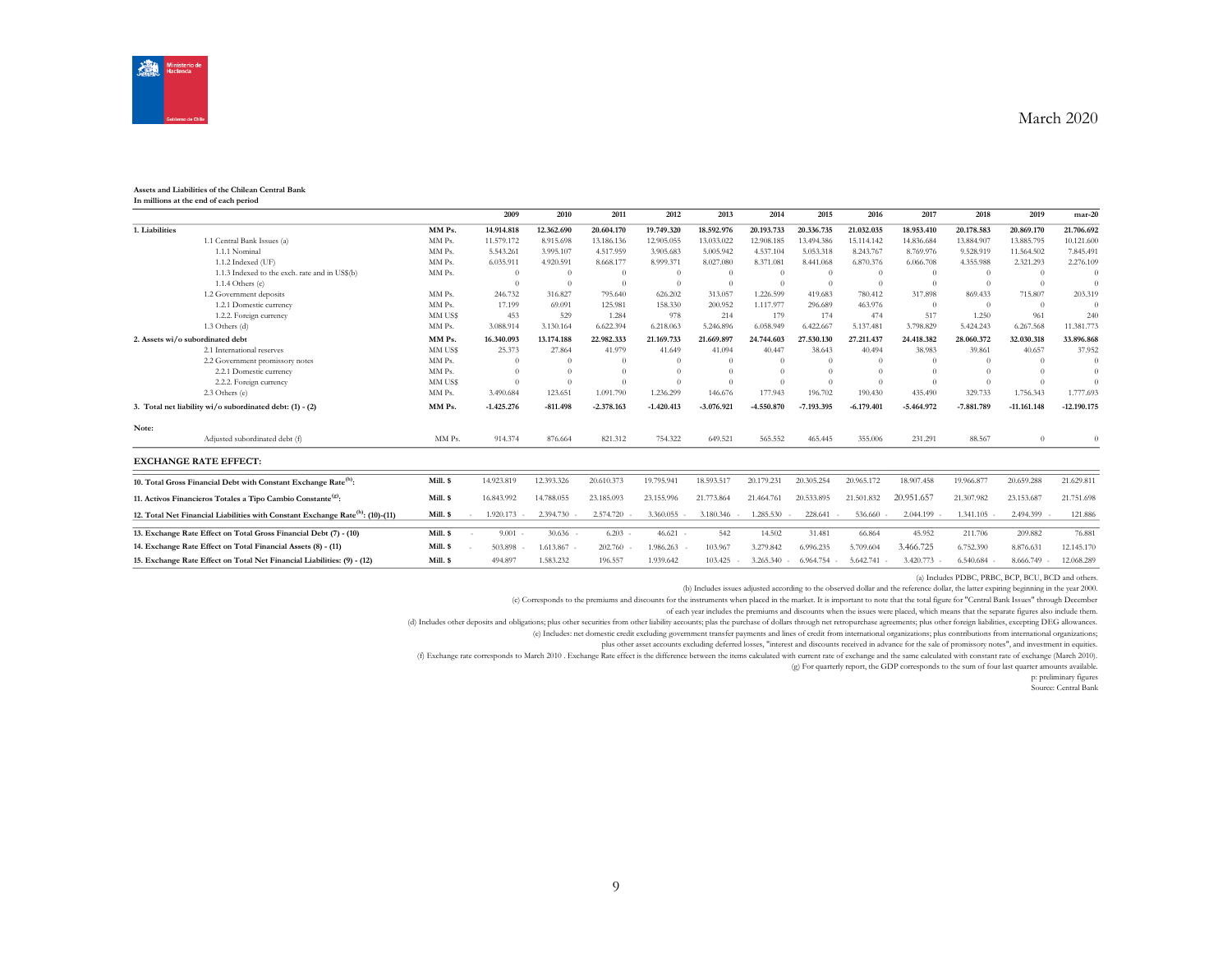

#### **Assets and Liabilities of the Chilean Central Bank As a % GDP**

|                |                                                                            | 2009    | 2010     | 2011     | 2012     | 2013     | 2014     | 2015    | 2016    | 2017     | 2018    | 2019     | mar-20   |
|----------------|----------------------------------------------------------------------------|---------|----------|----------|----------|----------|----------|---------|---------|----------|---------|----------|----------|
| 1. Liabilities |                                                                            | 15,4%   | 11,1%    | 16,9%    | 15,2%    | 13,5%    | 13,6%    | 12,7%   | 12,4%   | 10,5%    | 10,6%   | 10,5%    | 10,8%    |
|                | 1.1 Central Bank Issues (a)                                                | 12,0%   | 8,0%     | 10,8%    | 9,9%     | 9,5%     | 8,7%     | 8,5%    | 8,9%    | 8,3%     | 7,3%    | 7,0%     | $5,0\%$  |
|                | 1.1.1 Nominal                                                              | 5,7%    | 3,6%     | 3,7%     | 3,0%     | 3,6%     | $3,1\%$  | 3,2%    | 4,9%    | 4,9%     | $5,0\%$ | 5,8%     | 3.9%     |
|                | 1.1.2 Indexed (UF)                                                         | 6,2%    | 4,4%     | 7,1%     | 6,9%     | 5,8%     | 5,6%     | 5,3%    | 4,1%    | 3,4%     | 2,3%    | 1,2%     | 1,1%     |
|                | 1.1.3 Dollar indexed (b)                                                   | $0.0\%$ | $0.0\%$  | $0,0\%$  | 0.0%     | $0.0\%$  | $0,0\%$  | $0,0\%$ | $0.0\%$ | 0,0%     | $0.0\%$ | 0.0%     | $0.0\%$  |
|                | 1.1.4 Others $(c)$                                                         | $0.0\%$ | $0.0\%$  | $0,0\%$  | 0.0%     | $0.0\%$  | $0,0\%$  | $0,0\%$ | $0.0\%$ | 0,0%     | $0.0\%$ | 0.0%     | $0.0\%$  |
|                | 1.2 Government debt                                                        | 0.3%    | 0.3%     | 0,7%     | 0.5%     | 0,2%     | 0.8%     | 0,3%    | 0,5%    | 0,2%     | 0,5%    | 0,4%     | 0,1%     |
|                | 1.2.1 Domestic currency                                                    | $0.0\%$ | 0,1%     | 0,1%     | 0,1%     | 0,1%     | 0.8%     | 0,2%    | 0.3%    | 0.0%     | $0.0\%$ | 0.0%     | 0.0%     |
|                | 1.2.2. Foreign currency                                                    | 0.2%    | 0,2%     | 0,5%     | 0,4%     | 0,1%     | 0,1%     | 0,1%    | 0,2%    | 0,2%     | 0,5%    | 0,4%     | 0,1%     |
|                | 2.3 Others (d)                                                             | 3,2%    | 2,8%     | 5,4%     | 4,8%     | $3.8\%$  | 4,1%     | 4,0%    | 3,0%    | 2,1%     | 2,8%    | 3,2%     | 5,7%     |
|                | 2. Assets wi/o subordinated debt                                           | 16,9%   | 11,8%    | 18,8%    | 16,3%    | 15,7%    | 16,7%    | 17,3%   | 16,1%   | 13,6%    | 14,7%   | 16,1%    | 16,9%    |
|                | 2.1 International reserves                                                 | 13,3%   | 11,7%    | 17,9%    | 15,3%    | 15,6%    | 16,5%    | 17,1%   | 15,9%   | 13,3%    | 14,5%   | 15,3%    | 16,0%    |
|                | 2.2 Government Promissory Notes                                            | $0.0\%$ | $0.0\%$  | $0,0\%$  | 0.0%     | $0.0\%$  | $0.0\%$  | $0,0\%$ | $0.0\%$ | 0,0%     | $0.0\%$ | 0.0%     | $0.0\%$  |
|                | 2.2.1 Domestic currency                                                    | $0.0\%$ | $0.0\%$  | $0,0\%$  | 0.0%     | $0,0\%$  | $0,0\%$  | $0,0\%$ | $0.0\%$ | 0,0%     | $0.0\%$ | 0.0%     | 0.0%     |
|                | 2.2.2. Foreign currency                                                    | $0.0\%$ | $0.0\%$  | $0,0\%$  | 0.0%     | $0.0\%$  | $0,0\%$  | $0,0\%$ | $0.0\%$ | 0,0%     | $0.0\%$ | 0.0%     | 0.0%     |
|                | 2.3 Others (e)                                                             | 3,6%    | 0,1%     | 0,9%     | 1,0%     | $0.1\%$  | 0,1%     | 0,1%    | 0,1%    | 0,2%     | 0,2%    | 0,9%     | 0,9%     |
|                | 3. Total net liability wi/o subordinated debt: (1) - (2)                   | $-1,5%$ | $-0,7%$  | $-1,9%$  | $-1,1\%$ | $-2,2%$  | $-3,1%$  | $-4,5%$ | $-3,6%$ | $-3,0%$  | $-4,1%$ | $-5,6%$  | $-6,1%$  |
| Note:          |                                                                            |         |          |          |          |          |          |         |         |          |         |          |          |
|                | Adjusted subordinated debt (f)                                             | 0,9%    | 0,8%     | 0,7%     | 0,6%     | 0,5%     | 0,4%     | 0,3%    | 0,2%    | 0,1%     | 0,0%    | 0,0%     | 0,0%     |
|                | <b>EXCHANGE RATE EFFECT:</b>                                               |         |          |          |          |          |          |         |         |          |         |          |          |
|                | 10. Total Gross Financial Debt with Constant Exchange Rate:                | 15,4%   | $11,1\%$ | 16,9%    | 15,2%    | 13,5%    | 13,6%    | 12,7%   | 12,4%   | 10,5%    | 10,4%   | 10,4%    | 10,8%    |
|                | 11. Activos Financieros Totales a Tipo Cambio Constante:                   | 17,4%   | 13,3%    | 19,0%    | 17,8%    | 15,8%    | 14,4%    | 12,9%   | 12,7%   | 11,7%    | 11,1%   | 11,7%    | 10,8%    |
|                | 12. Total Net Financial Liabilities with Constant Exchange Rate: (10)-(11) | $-2,0%$ | $-2,1%$  | $-2,1\%$ | $-2,6%$  | $-2,3%$  | $-0,9%$  | $-0,1%$ | $-0,3%$ | $-1,1\%$ | $-0,7%$ | $-1,3\%$ | $-0,1\%$ |
|                | 13. Exchange Rate Effect on Total Gross Financial Debt (7) - (10)          | $0.0\%$ | $0.0\%$  | $0,0\%$  | 0.0%     | $0.0\%$  | $0.0\%$  | $0,0\%$ | $0.0\%$ | 0.0%     | $0.1\%$ | 0,1%     | $0.0\%$  |
|                | 14. Exchange Rate Effect on Total Financial Assets (8) - (11)              | $-0,5%$ | $-1,4%$  | $-0.2%$  | $-1,5%$  | $-0.1\%$ | 2,2%     | 4,4%    | 3,4%    | 1,9%     | 3,5%    | 4,5%     | 6,1%     |
|                | 15. Exchange Rate Effect on Total Net Financial Liabilities: (9) - (12)    | 0,5%    | 1,4%     | 0,2%     | 1,5%     | 0,1%     | $-2,2\%$ | $-4,4%$ | $-3,3%$ | $-1,9%$  | $-3,4%$ | $-4,4%$  | $-6,0\%$ |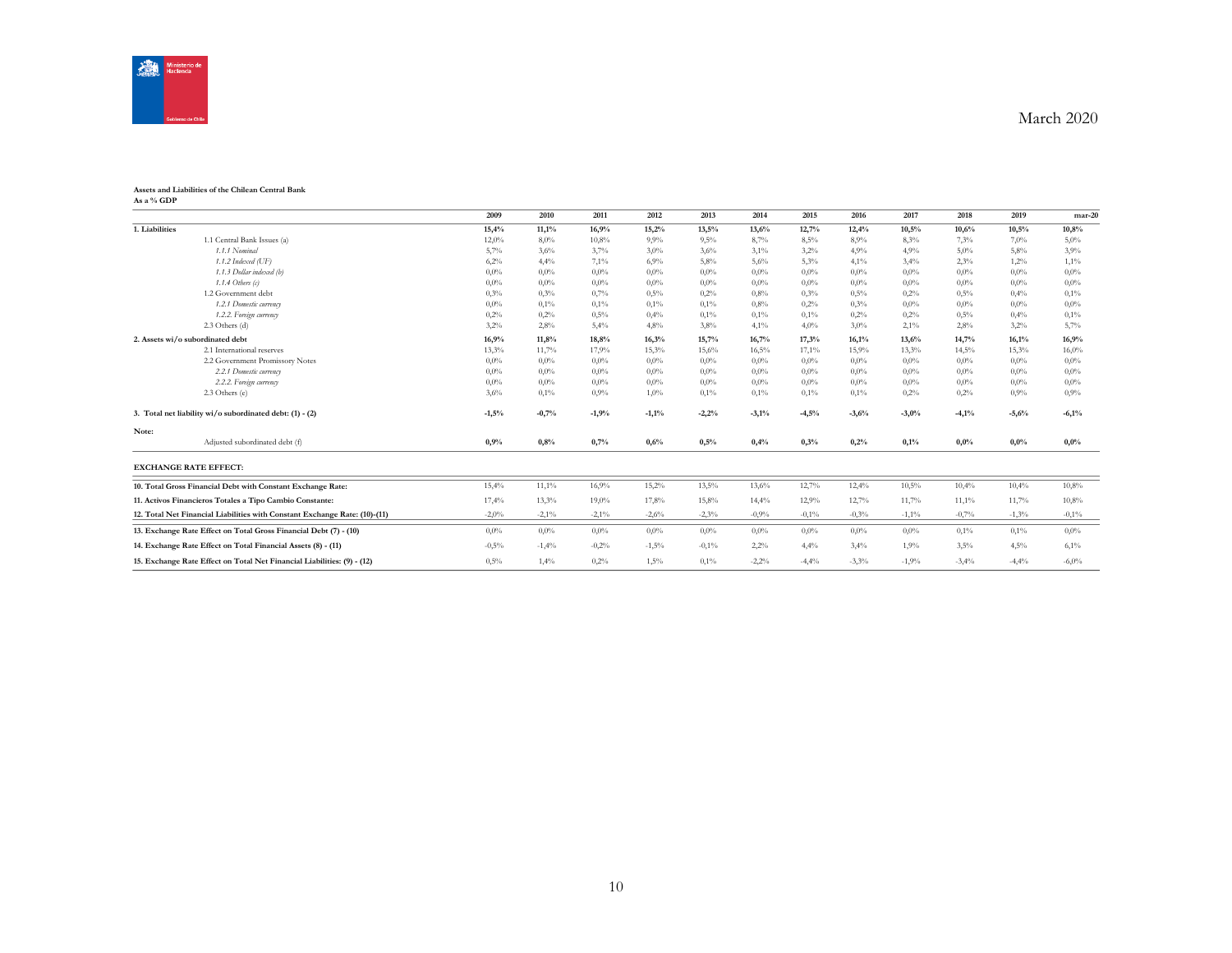

# **Assets and Liabilities of the Central Bank In domestic/foreign currencies**

**In pesos (dollars) at the end of the period**

|                                                   |                |                      | $mar-20$ |         |
|---------------------------------------------------|----------------|----------------------|----------|---------|
| 1. Liabilities in domestic currency               |                | 18.687 Billion \$    | 9,3%     | $%$ GDP |
| 1.1 Central Bank debt issues (a)                  | 10.122         |                      | $5,0\%$  |         |
| 1.1.1 Nominal                                     | 7.845          |                      | 3,9%     |         |
| 1.1.2 Indexed (UF)                                | 2.276          |                      | $1,1\%$  |         |
| 1.1.3 Indexed to the exchange rate                |                |                      | $0,0\%$  |         |
| 1.2 Government deposits                           |                |                      | $0,0\%$  |         |
| 1.3 Others (b)                                    | 8.565          |                      | 4,3%     |         |
| 2. Assets in domestic currency                    |                | 1.569 Billion \$     | 0,8%     | $%$ GDP |
| 2.1 Government promissory notes                   |                |                      | $0.0\%$  |         |
| 2.2 Others (b)                                    | 1.569          |                      | 0,8%     |         |
| 3. Net liabilities in domestic currency           |                | 17.117 Billion \$    | 8,5%     | $%$ GDP |
| 4. Liabilities in foreign currency                |                | 3.569 Billion \$     | 1,5%     | $%$ GDP |
| 4.1 Dollar-denominated Central Bank Issues        |                |                      | $0,0\%$  |         |
| 4.2 Government deposits                           | 240            |                      | 0,1%     |         |
| 4.3 Others (b)                                    | 3.328          |                      | 1,4%     |         |
| 5. Assets in foreign currency                     |                | 38.198 Billion \$    | 16,1%    | % GDP   |
| 5.1 International reserves                        | 37.952         |                      | 16,0%    |         |
| 5.2 Government promissory notes                   |                |                      | $0.0\%$  |         |
| 5.3 Others (b)                                    | 246            |                      | $0,1\%$  |         |
| 6. Net liabilities in foreign currency: (4) - (5) |                | 34.630 Billion US \$ | $-14,6%$ | $%$ GDP |
| 7. Total Liabilities: $(1) + (4)$                 |                | 21.707 Billion \$    | 10,8%    | $%$ GDP |
| 8. Total Assets: $(2) + (5)$                      |                | 33.897 Billion \$    | 16,9%    | $%$ GDP |
| 9. Net Liabilities: (7) - (8)                     | $\blacksquare$ | 12.190 Billion \$    | $-6,1%$  | $%$ GDP |

(a) Includes PDBC, BCP, BCU, BCD and others

(b) See Annex No. 2 for more detail on other assets and liabilities.

p: preliminary figures

Source: Central Bank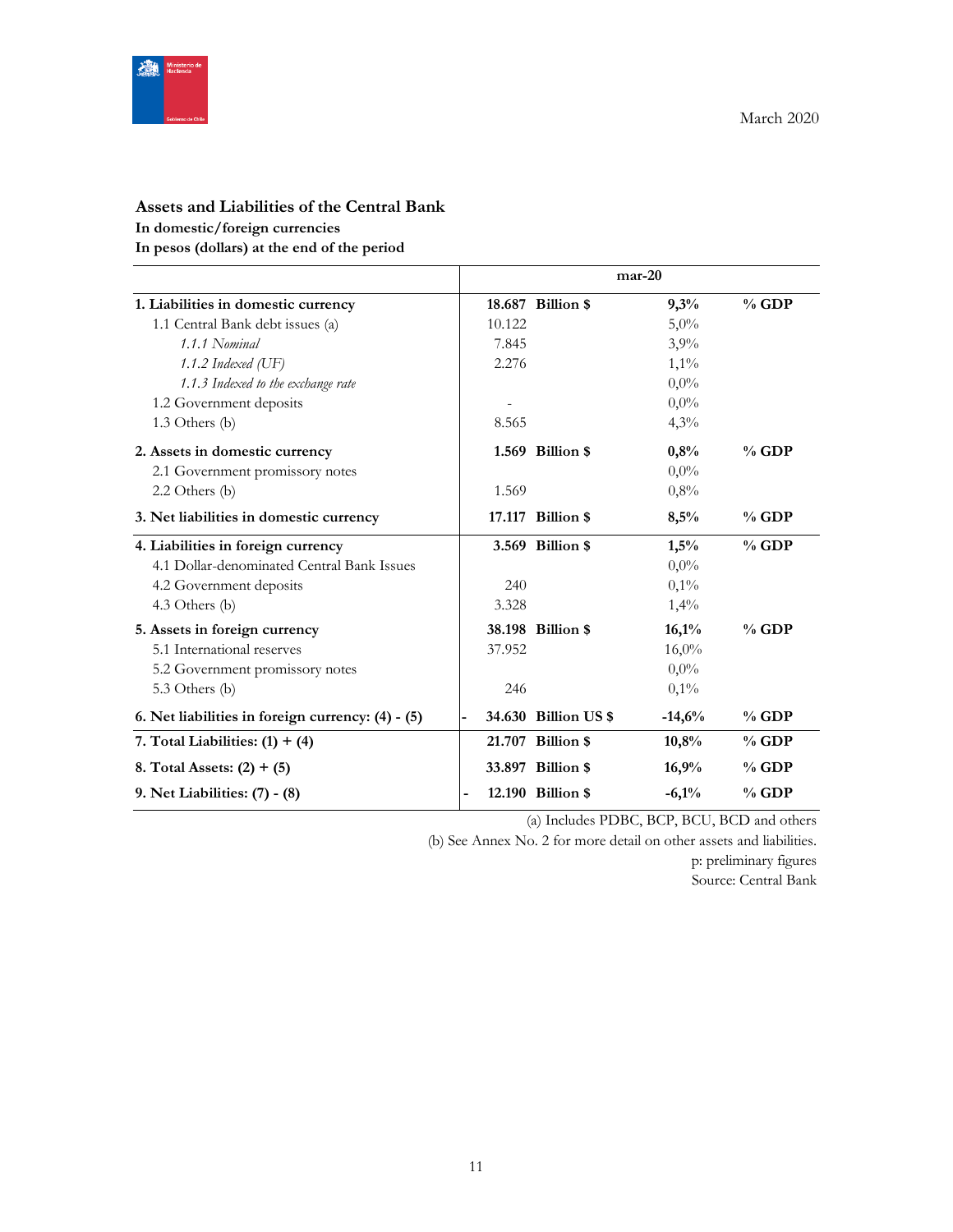

#### **Consolidated Government and Central Bank Debt**

**In millions at the end of each period**

|                                      | 2009       | 2010         | 2011          | 2012          | 2013       | 2014          | 2015          | 2016       | 2017       | 2018       | 2019       | $mar-20$   |
|--------------------------------------|------------|--------------|---------------|---------------|------------|---------------|---------------|------------|------------|------------|------------|------------|
| Consolidated Gross Central Bank Debt | 20.158.124 | 21.445.101   | 32.883.878    | 34.165.809    | 35.389.397 | 41.130.665    | 47.466.877    | 55.466.625 | 60.609.397 | 67.816.380 | 75.394.436 | 80.448.159 |
| Consolidated Net Debt                | 1.599.182  | $-8.610.392$ | $-12.823.713$ | $-10.220.622$ | 10.829.902 | $-11.014.682$ | $-12.681.142$ | 4.584.724  | 2.463.508  | 2.991.357  | 4.468.046  | 1.505.566  |

p: preliminary figures Source: Central Bank, Comptroller, Dipres and Treasury

#### **Consolidated Government and Central Bank Debt**

**As % of GDP**

|                                      | 2009     | 2010                      | 2011      | 2012  | 2013    | 2014            | 2015                          | 2016                   | 2017    | 2018   | 2019       | $mar-20$ |
|--------------------------------------|----------|---------------------------|-----------|-------|---------|-----------------|-------------------------------|------------------------|---------|--------|------------|----------|
| Consolidated Gross Central Bank Debt | 20,8%    | 19,2%                     | 27,0%     | 26,3% | 25,7%   | 27,7%           | 29,7%                         | 22.70/<br>22,1         | 22.70   | 35,5%  | 38,0%      | 40,1%    |
| Consolidated Net Debt                | $-12,0%$ | 7.70/<br>$-1$ , $1$ , $1$ | $-10,5\%$ | 7,9%  | $7.9\%$ | 7.40<br>(1, 47) | 7.00 <sub>4</sub><br>$-1.9\%$ | 270/<br>$-L_{\bullet}$ | $4.4\%$ | $.6\%$ | 220<br>رہے | $-0.8%$  |

p: preliminary figures

Source: Central Bank, Comptroller, Dipres and Treasury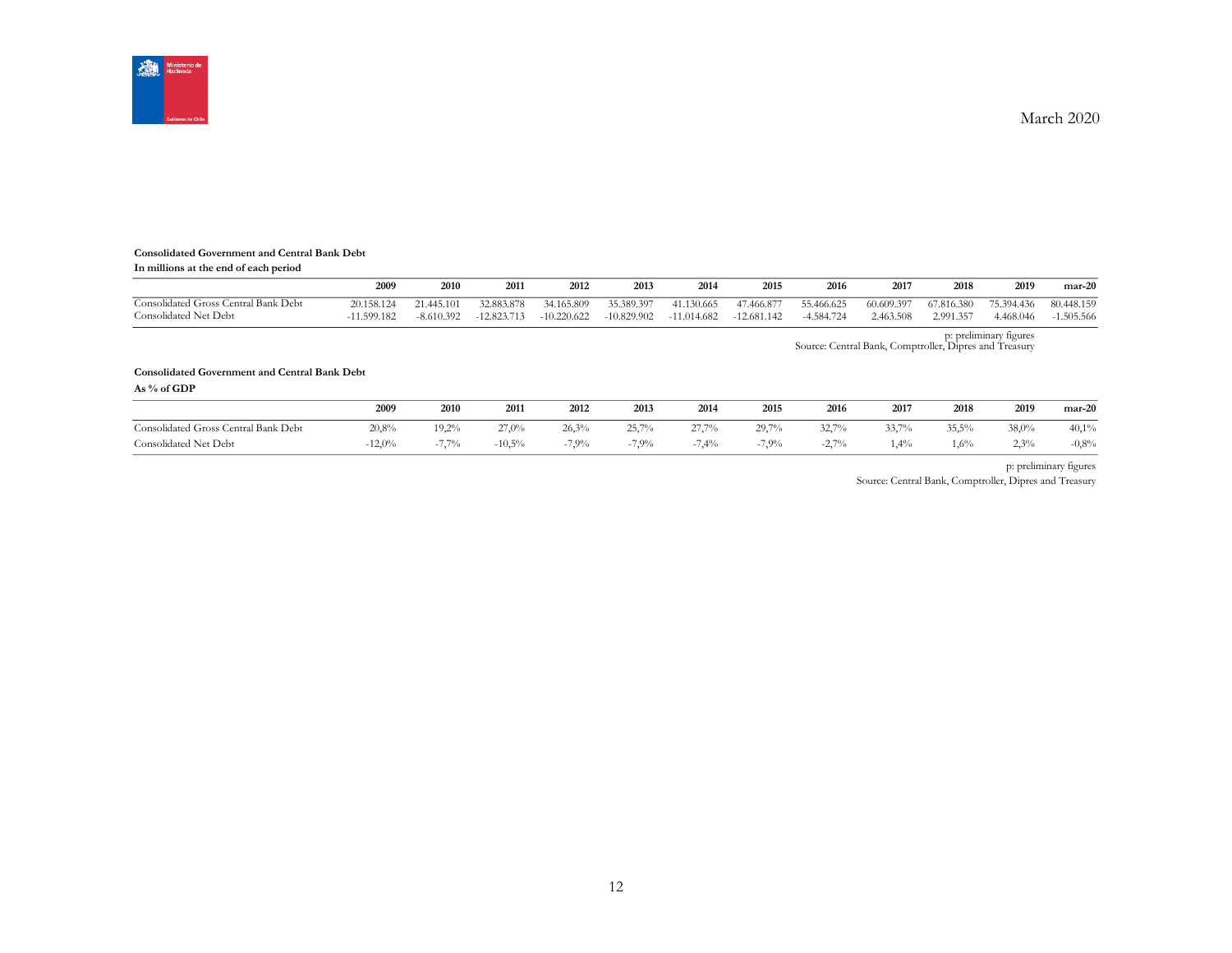

#### **Debt Amortizations Consolidated Central Government (1) + Central Bank (2)**

|                | Central<br>Government<br>TOTAL | Ch\$           | UF             | <b>US\$</b> Indexed | External       | Central Bank<br><b>TOTAL</b> | Ch\$          | UF            | US\$ indexed | in US\$  | <b>TOTAL</b>   |
|----------------|--------------------------------|----------------|----------------|---------------------|----------------|------------------------------|---------------|---------------|--------------|----------|----------------|
| 2020           | 462.674.604                    | $-247.116.862$ | 4.969.282      | $\Omega$            | 704.822.184    | 8.005.071.629                | 7.989.129.150 | 15.942.479    | $\Omega$     | $\Omega$ | 8.467.746.234  |
| 2021           | 6.609.372.625                  | 2.802.481.390  | 3.278.473.409  | $\Omega$            | 528.417.826    | 1.842.889.476                | 549.450.549   | 1.293.438.927 | $\Omega$     |          | 8.452.262.101  |
| 2022           | 733.513.251                    | 235.672.929    | 9.028.199      | $\Omega$            | 488.812.123    | 1.278.387.498                | 407.420.536   | 870.966.962   | $\Omega$     |          | 2.011.900.749  |
| 2023           | 5.331.111.923                  | 2.929.487.179  | 2.344.023.854  | $\Omega$            | 57.600.889     | 573.208.627                  | 286.659.577   | 286.549.050   | $\Omega$     |          | 5.904.320.549  |
| 2024           | 288.556.327                    | 55.843.082     | 181.581.983    | $\Omega$            | 51.131.263     |                              | $\Omega$      |               |              |          | 288.556.327    |
| 2025           | 1.697.891.596                  |                | 24.124.465     | $\Omega$            | 1.673.767.132  |                              | $\Omega$      |               |              |          | 1.697.891.596  |
| 2026 and after | 53.814.545.286                 | 18.012.688.383 | 20.816.525.477 | $\Omega$            | 14.985.331.425 | 196.326.648                  | $\theta$      | 196.326.648   | $\Omega$     |          | 54.010.871.934 |

(1) Excluding Treasury Bonds held by CORFO

(2) Excluding Central Bank Instruments held by Treasury and CORFO

Source: the Central Bank and the Ministry of Finance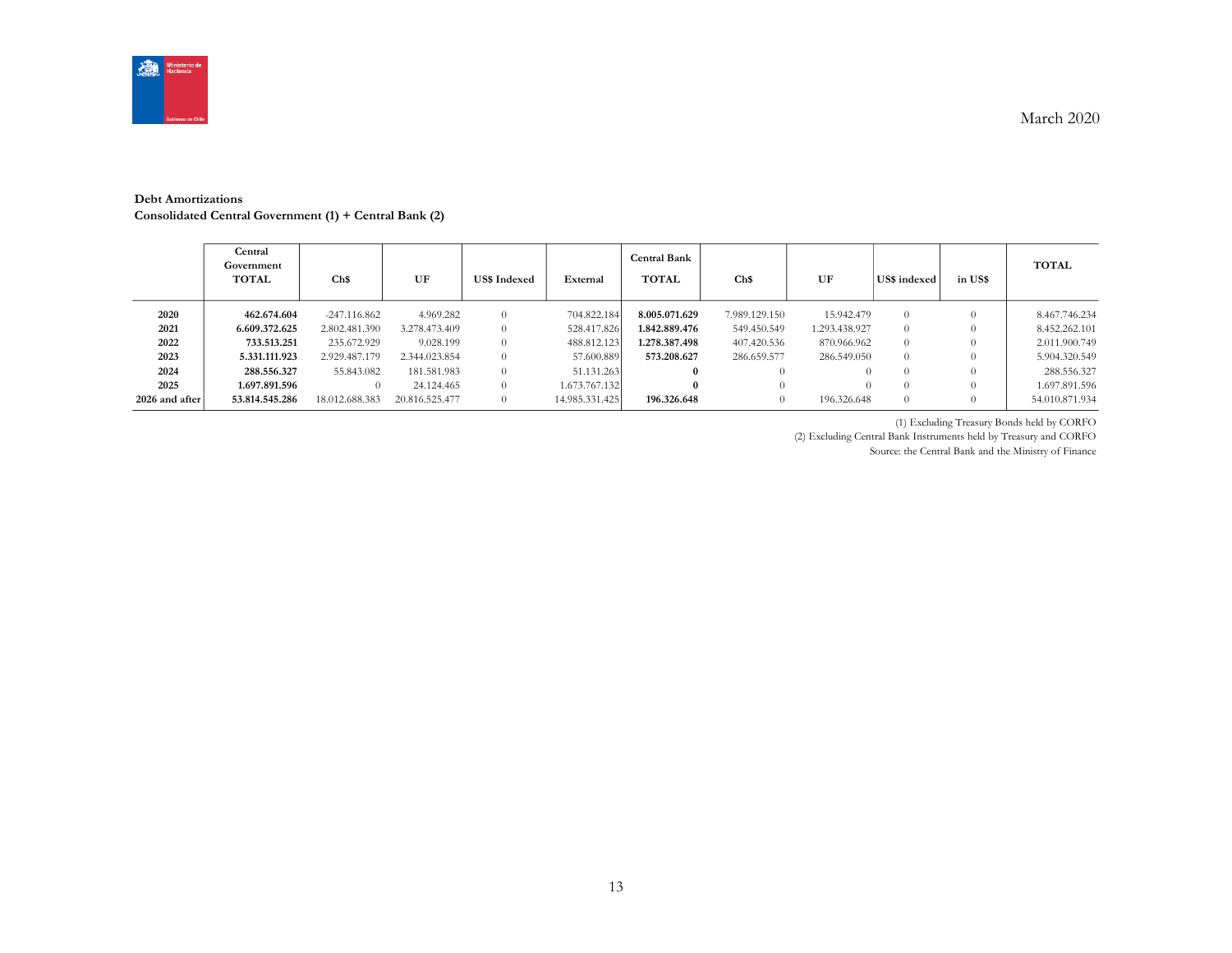<span id="page-13-0"></span>

# **APPENDIX 1**

# **Assets and Liabilities of the Central Government**

## <span id="page-13-1"></span>**a. Explanation of figures**

## **Liabilities**

Central Government debt is comprised of domestic and foreign debt of the Treasury Service and Corfo. The figures presented in this report are based on data from the Budget Office (Dipres) and the Treasury Service that have been harmonized to satisfy the requirements of this report.

Local currency debt is domestic debt of the Central Government and the Central Bank, the stock of papers in UF and pesos issued on the domestic market (BTU and BTP), and the domestic debt assumed by Corfo.

## Foreign currency debt

*Domestic debt*: Debt owed by the Treasury Service to the Central Bank.

 *Foreign debt:* Debt of the Treasury Service and Corfo issued abroad in local and foreign currency, provided by Dipres. The figures differ from the foreign debt figures of the Central Government presented by the Central Bank in its two-week reports, mainly because the Central Bank does not include bonds issued by residents and held by nationals.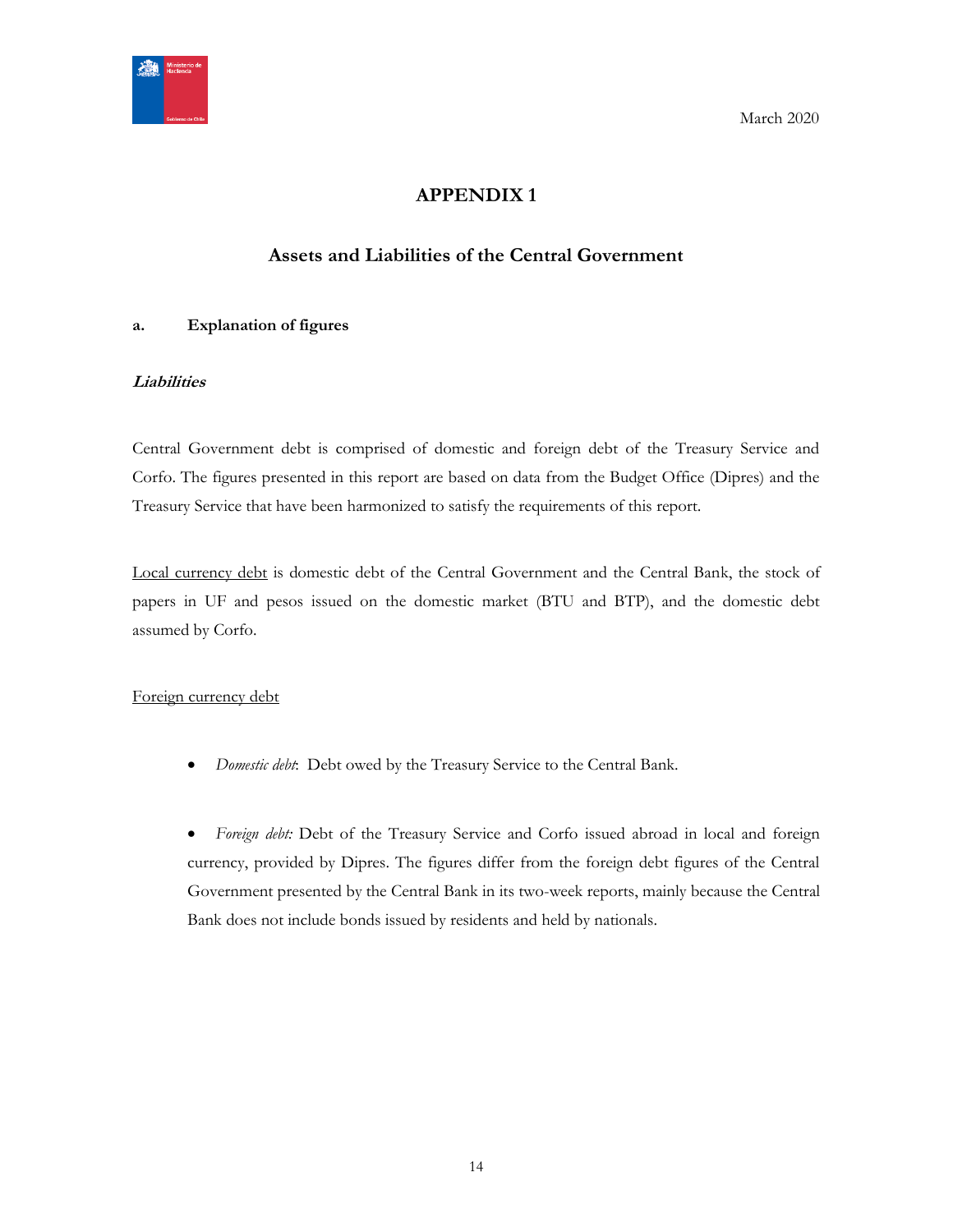

#### **Assets**

Local currency assets excluding government companies: Figures provided by the Comptroller General, presented in the Public Sector Equity Statements under the items local currency in cash, investments and placements in local currency in deposits, promissory notes, stocks and other securities and instruments; and loans in local currency, excluding loans to other government agencies and other loans.

Financial debt of government companies with the government: The financial debt of government companies obtained from their balance sheets and excluding income tax and deferred taxes.

Foreign currency assets: Cash in foreign currency investments and placements in foreign currency in deposits, including the Economic and Social Stabilization Fund (ESSF) and the Pension Reserve Fund (PRF); and loans in foreign currency to employees. Placements in foreign currency–denominated stocks are excluded because they correspond to shares of the government in international agencies that are permanent in nature.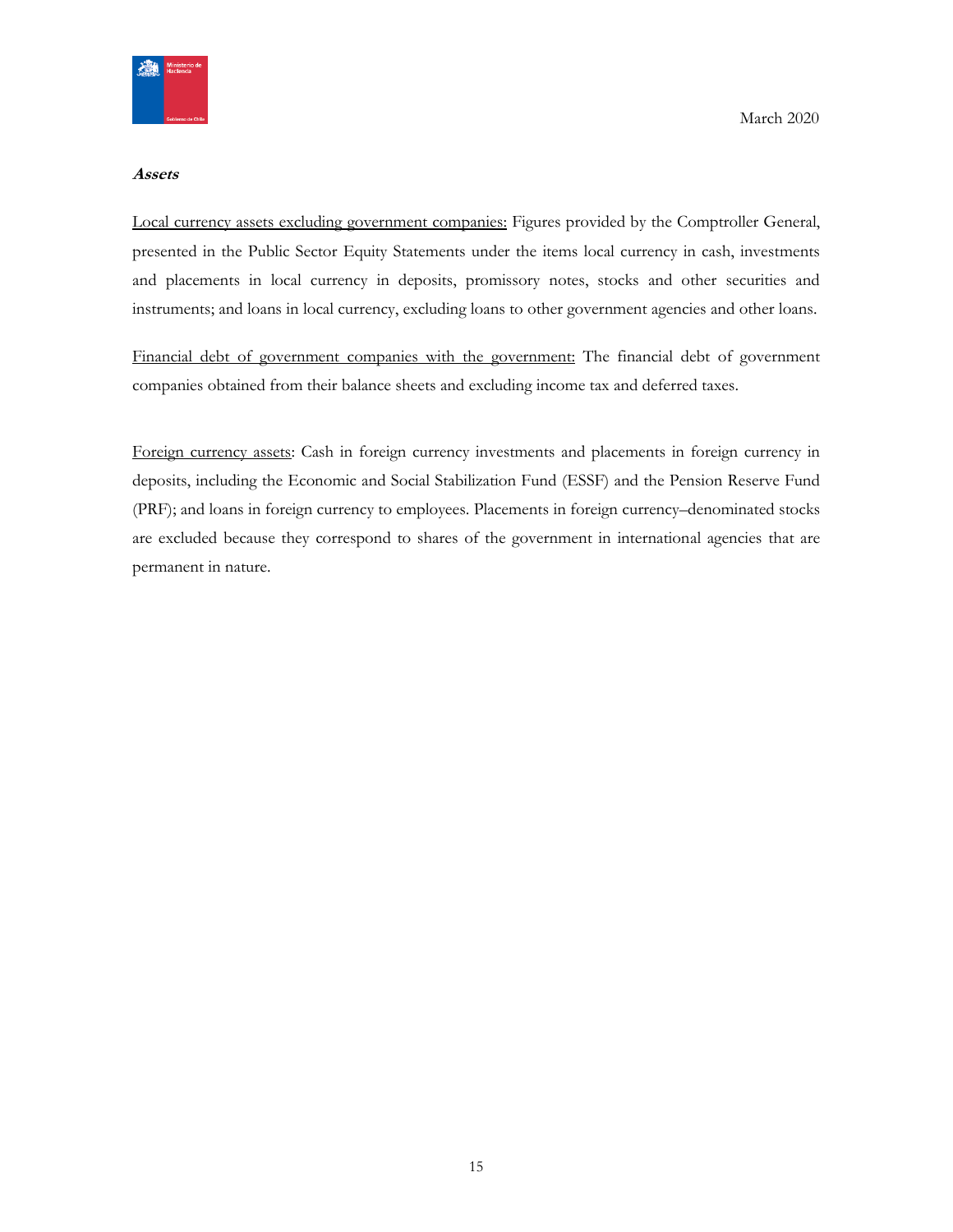

# **APPENDIX 2**

## <span id="page-15-1"></span><span id="page-15-0"></span>**Assets, Liabilities and Amortizations of the Central Bank of Chile**

The information on assets and liabilities of the Central Bank of Chile are figures published in the balance sheets of the Central Bank of Chile, although the classification criteria may differ. However, starting with publication of the balance sheet of December 2002, the Central Bank of Chile disclosed details to allow the replication of the figures presented in this report.<sup>1</sup>

Below is a description of the contents of each item in this publication as well as the nature of the information on the amortization schedule.

## **Liabilities**

 $\overline{a}$ 

Notes issued by the Central Bank: Corresponds to the amount of notes, excluding interest and advance discounting. Bills issued for the purchase of overdue portfolio from banks (1989–1996) are also excluded.

Fiscal deposits in local and foreign currency: Includes deposits in the OPSF, funds for special international agency programs, the Infrastructure Fund and other deposits by the government. The assets from credits financed by international agencies are deducted from deposits in local currency.<sup>2</sup>

Other: The sum of other deposits and obligations, plus amounts in other liability accounts, plus the purchase of dollars under a net resale agreement (if the net balance is a liability), plus swaps and other foreign liabilities, excluding DEG allocations.

<sup>&</sup>lt;sup>1</sup>. Except for the local currency/foreign currency separation in other liabilities and assets.

<sup>&</sup>lt;sup>2</sup> Since the commercial risk is assumed by the Treasury Service, it was deemed appropriate to consider it a reduction in liabilities instead of an asset.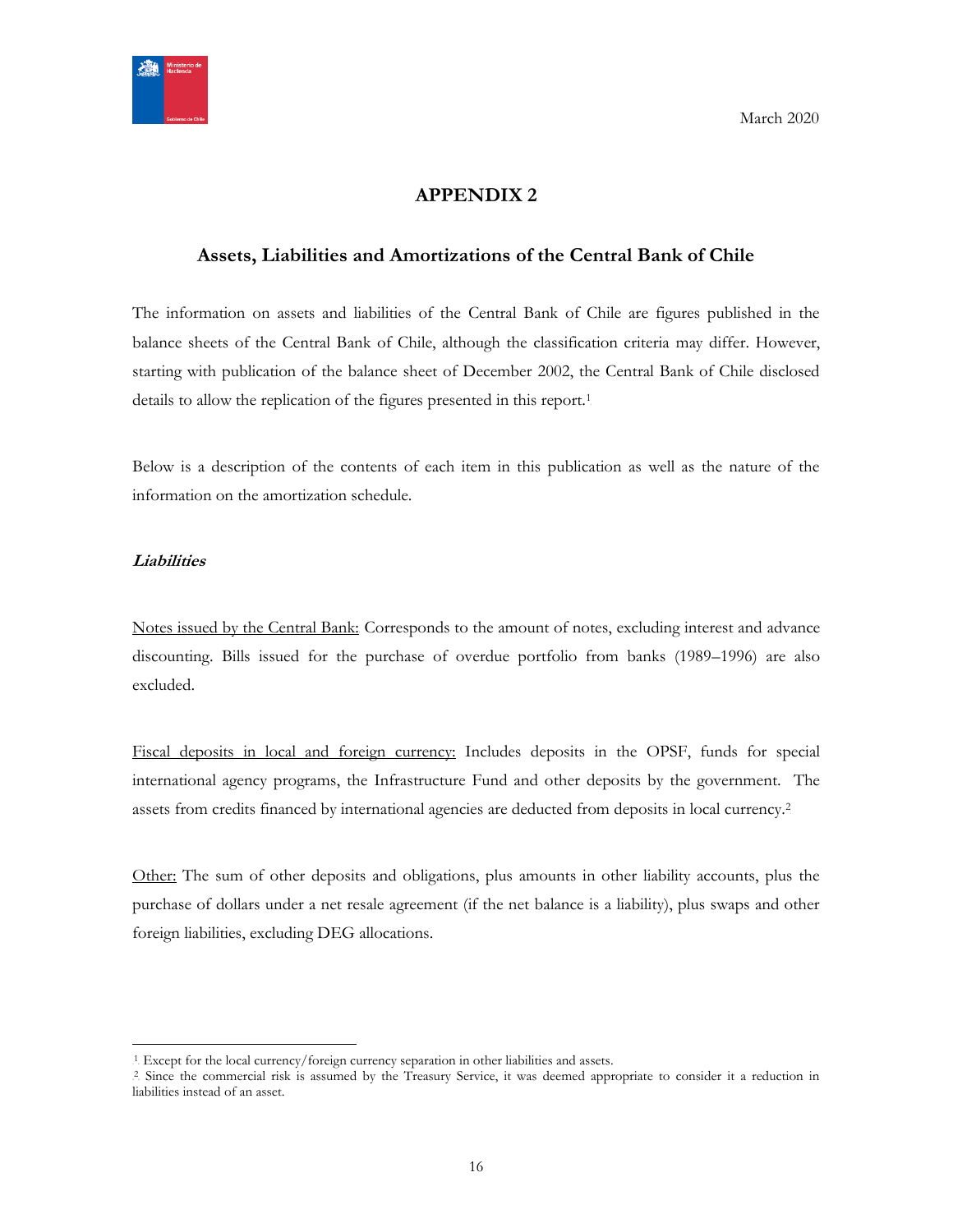

#### **Assets:**

Reserve Assets: In order to homologate the series through 2001, it includes reserve assets plus interest collectible abroad, less reserve liabilities, excluding from the latter liabilities under swaps. This concept was added as of 2002 to the book measurement of reserve assets.

Fiscal notes in local and foreign currency: This corresponds to notes that originated from fiscal transfers to the Central Bank under Laws 18,267 and 18,768. Prepayments of interest or principal are deducted from notes in dollars.

Other: This corresponds to the sum of credits to commercial banks plus the credit to Banco Estado, plus the credit to government companies, excluding credits to Corfo associated with popular capitalism (Law 18,401) and credit facilities using Treasury Service funded from international agencies; plus credit to other institutions, excluding the Central Savings and Loan Fund and the National Savings and Loan Association; plus contributions to International Agencies; plus other amounts in other assets abroad; plus other amounts in other asset accounts, excluding deferred loss, interest and advance discounting; plus the purchase of dollars under a net resale agreement (if the net balance is an asset).

Subordinated Debt:<sup>3</sup> For greater transparency, the amount of subordinated debt is presented even though it is not considered an asset of the Central Bank. Associated liabilities are subtracted (bills issued for the purchase of portfolio and subordinated debt provisions) and adjusted retroactively from 1989 to 1997 because of the deferred loss.

<sup>3</sup> Through 1995, this was a transaction by which some commercial banks had to allocate a fraction of their surpluses to servicing, for an indeterminate period of time, debt assumed by the Central Bank because of the financial crisis in the 80's. In that year, Laws 19,396 and 19,.359 were enacted that empowered banks unable to extinguish the debt in a period of 40 years to pay the debt by issuing new shares that were either listed for trading or given in payment. The difference between the book value of the debt and the market price of the shares resulted in a book loss that was deferred under such laws for absorption by subsequent surpluses.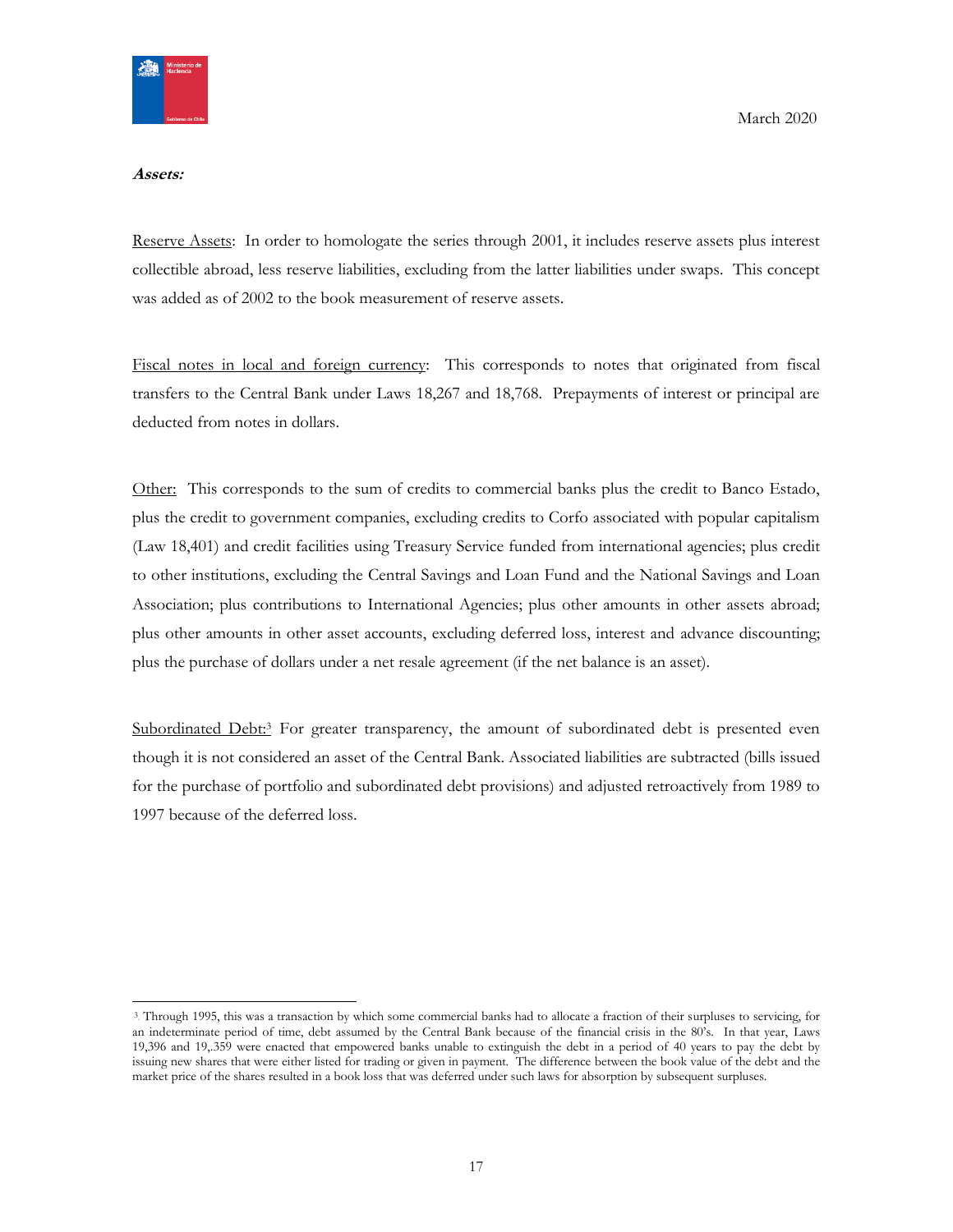

#### **Amortizations:**

The amortization program only includes notes on the over-the-counter market. The combined balance is equal to more than 99% of the total. The figures have been obtained from scheduled maturities that include principal and interest so the component of interest to be deducted had to be defined. In the case of notes with coupons, the amount of the respective coupon payment considered as interest has been considered as such, and for instruments that are redeemed with a single payment, the original issue discount has been considered as interest.

The scheduled amortizations exclude interest accrued and not yet serviced, which forms part of the scheduled payments considered to be interest. Moreover, the scheduled payments of principal on notes with coupons do not include the premium or discount balances at which the instruments were placed because coupon rates were used instead of historic placement rates.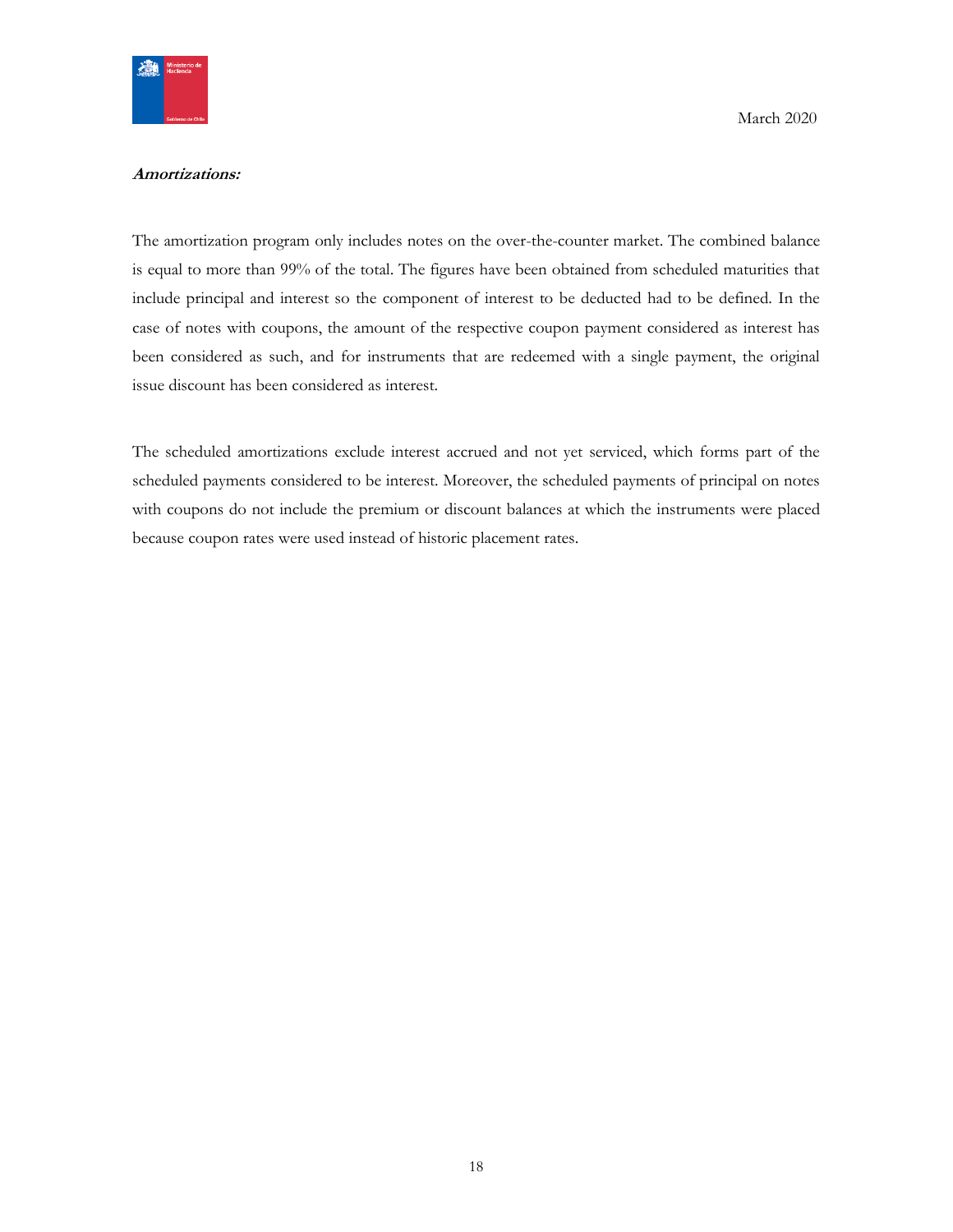

# **APPENDIX 3**

# **Government Company Debt and Guaranteed Debt of the Rest of the Public Sector**

#### **Financial Assets and Liabilities According to Audited Financial Statements**

**Consolidated Government-Owned Companies**

**In millions of pesos at the end of each period**

<span id="page-18-1"></span><span id="page-18-0"></span>

|                                                   | 2009      | 2010      | 2011          | 2012           | 2013       | 2014       | 2015           | 2016       | 2017       | 2018               | 2019       | $mar-20$   |
|---------------------------------------------------|-----------|-----------|---------------|----------------|------------|------------|----------------|------------|------------|--------------------|------------|------------|
| 1. Financial Liabilities                          | 6.041.128 | 6.832.865 | 8.131.773     | 9.026.812      | 10.532.974 | 13.430.636 | 16.071.153     | 15.741.304 | 15.245.334 | 17.661.760         | 20.075.014 | 23.570.192 |
| 1.1 Short Term (a)                                | 631.768   | 697.626   | .269.801      | 1.181.417      | .127.000   | 1.100.174  | 1.342.042      | 1.068.512  | 823.676    | 1.571.637          | 1.869.678  | 1.872.021  |
| $1.2$ Long Term $(b)$                             | 5.407.378 | 6.134.016 | 6.861.898     | 7.845.395      | 9.405.974  | 12.330.462 | 14.729.<br>110 | 14.672.792 | 14.421.658 | 16.090.123         | 18.205.336 | 21.698.171 |
| 1.3 Financial Liabilities with the Government     | 1.982     | 1.223     | 74            | $\Omega$       | $\theta$   |            | $\Omega$       | $\theta$   |            | $\left( 0 \right)$ | $\Omega$   | $\Omega$   |
| 2. Financial Assets (4)                           | 692.479   | 688.005   | 1.301.721     | 1.255.156      | 1.146.806  | 1.608.081  | 1.838.036      | 912.031    | 1.624.360  | 1.896.117          | 1.754.725  | 3.090.687  |
| 3. Net Financial Liabilities: (1) - (2)           | 5.348.649 | 6.144.859 | 6.830.052     | 7.771<br>1.656 | 9.386.168  | 11.822.555 | 14.233.117     | 14.829.273 | 13.620.974 | 15.765.644         | 18.320.289 | 20.479.505 |
| Note:                                             |           |           |               |                |            |            |                |            |            |                    |            |            |
| Financial liabilities excluding debt owed the     |           |           |               |                |            |            |                |            |            |                    |            |            |
| government                                        | 6.039.146 | 6.831.642 | 8.131.<br>700 | 9.026.812      | 10.532.974 | 13.430.636 | 16.071.153     | 15.741.304 | 15.245.334 | 17.661.760         | 20.075.014 | 23.570.192 |
| Net financial liabilities excluding debt owed the |           |           |               |                |            |            |                |            |            |                    |            |            |
| government                                        | 5.346.667 | 6.143.637 | 6.829.978     | 1.656<br>7.77  | 9.386.168  | 1.822.555  | 4.233.1        | 14.829.273 | 13.620.974 | 15.765.644         | 18.320.289 | 20.479.505 |

(a) Includes short-term obligations and the short-term portions of long-term

obligations with banks and financial institutions, bonds and the short-term portion of long-term credits from suppliers.

(b) Includes long-term obligations with banks and financial institutions, bonds, and long-term credits with suppliers.

(c) Excluding deferred tax and income tax. Since 2010, this item corresponds to explicit debt

with the central government. Previously, it corresponded to the item called "payable accounts to related companies".

(d) Including disposable, certificates of deposit, net negotiable securities, financial investment agreements.

(e) Since March 2010 the methodology for data collection was modified, including new companies.

Source: Dipres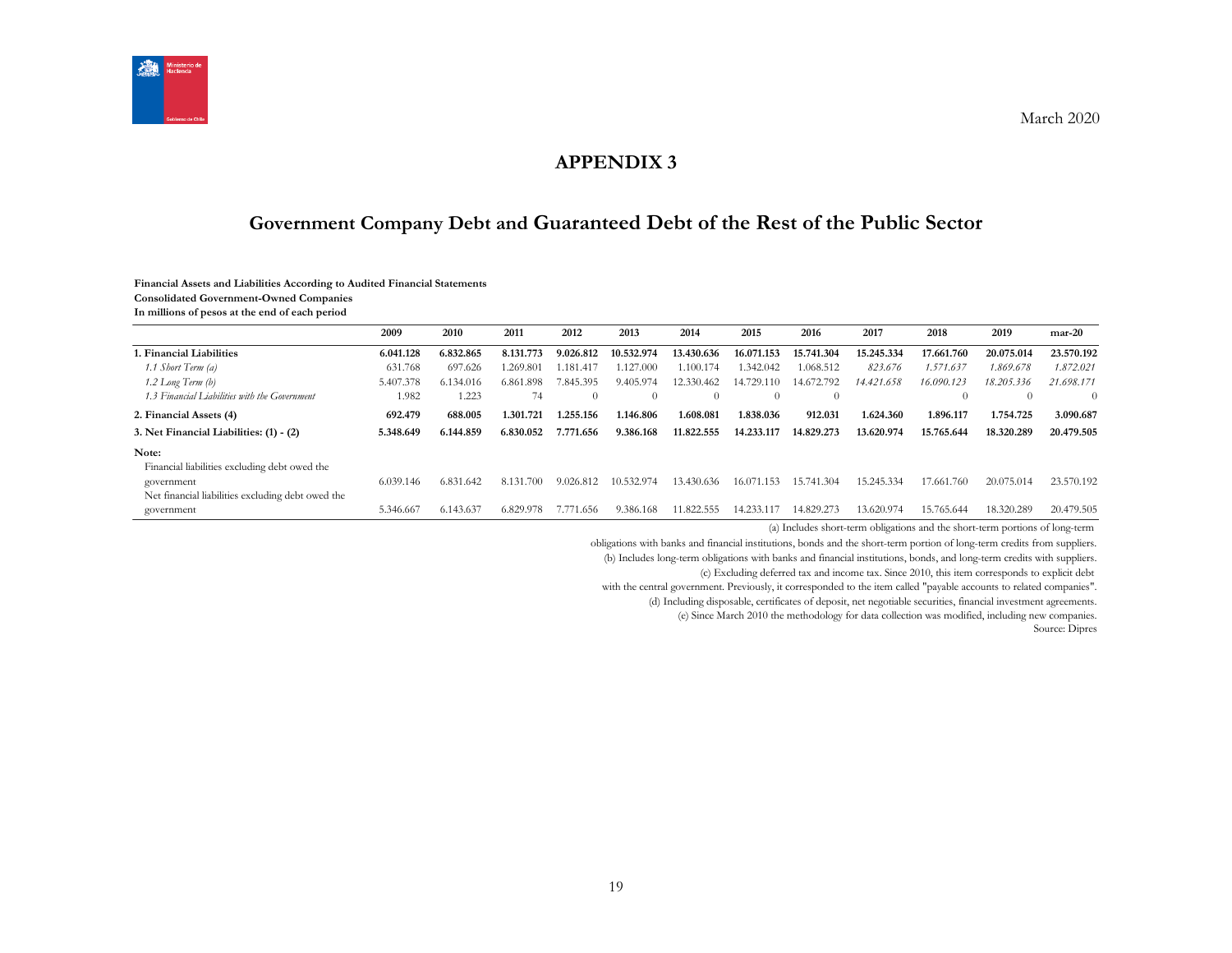

## **Financial Assets and Liabilities According to Audited Financial Statements**

**Consolidated Government-Owned Companies**

**As % of GDP**

|                                                                 | 2009    | 2010    | 2011    | 2012    | 2013    | 2014    | 2015    | 2016    | 2017    | 2018    | 2019    | $mar-20$ |
|-----------------------------------------------------------------|---------|---------|---------|---------|---------|---------|---------|---------|---------|---------|---------|----------|
| 1. Financial Liabilities                                        | 6,2%    | 6,1%    | 6,7%    | 6,9%    | 7,6%    | 9,0%    | 10,1%   | 9,3%    | 8,5%    | 9,2%    | 10,1%   | 11,7%    |
| 1.1 Short Term (a)                                              | 0,7%    | $0.6\%$ | $1,0\%$ | $0.9\%$ | 0,8%    | 0,7%    | 0.8%    | 0,6%    | 0,5%    | 0,8%    | $0.9\%$ | 0,9%     |
| 1.2 Long Term (b)                                               | 5,6%    | 5,5%    | 5,6%    | $6,0\%$ | 6,8%    | 8,3%    | $9,2\%$ | 8,7%    | 8,0%    | 8,4%    | 9,2%    | 10,8%    |
| 1.3 Financial Liabilities with the Government                   | $0.0\%$ | $0.0\%$ | $0.0\%$ | $0,0\%$ | $0,0\%$ | $0.0\%$ | $0.0\%$ | $0,0\%$ | $0.0\%$ | $0,0\%$ | $0.0\%$ | $0,0\%$  |
| 2. Financial Assets (4)                                         | 0,7%    | 0,6%    | 1,1%    | 1,0%    | 0,8%    | 1,1%    | 1,2%    | 0,5%    | 0.9%    | 1,0%    | 0,9%    | 1,5%     |
| 3. Net Financial Liabilities: (1) - (2)                         | 5,5%    | 5,5%    | 5,6%    | 6,0%    | 6,8%    | 8,0%    | 8,9%    | 8,7%    | 7,6%    | 8,2%    | 9,2%    | 10,2%    |
| Note:<br>Financial liabilities excluding debt owed the          |         |         |         |         |         |         |         |         |         |         |         |          |
| government<br>Net financial liabilities excluding debt owed the | 6,2%    | $6,1\%$ | 6,7%    | 6,9%    | 7,6%    | $9,0\%$ | 10,1%   | 9,3%    | 8,5%    | 9,2%    | 10,1%   | 11,7%    |
| government                                                      | 5,5%    | 5,5%    | 5,6%    | $6,0\%$ | 6,8%    | 8,0%    | 8.9%    | 8,7%    | 7,6%    | 8,2%    | 9,2%    | 10,2%    |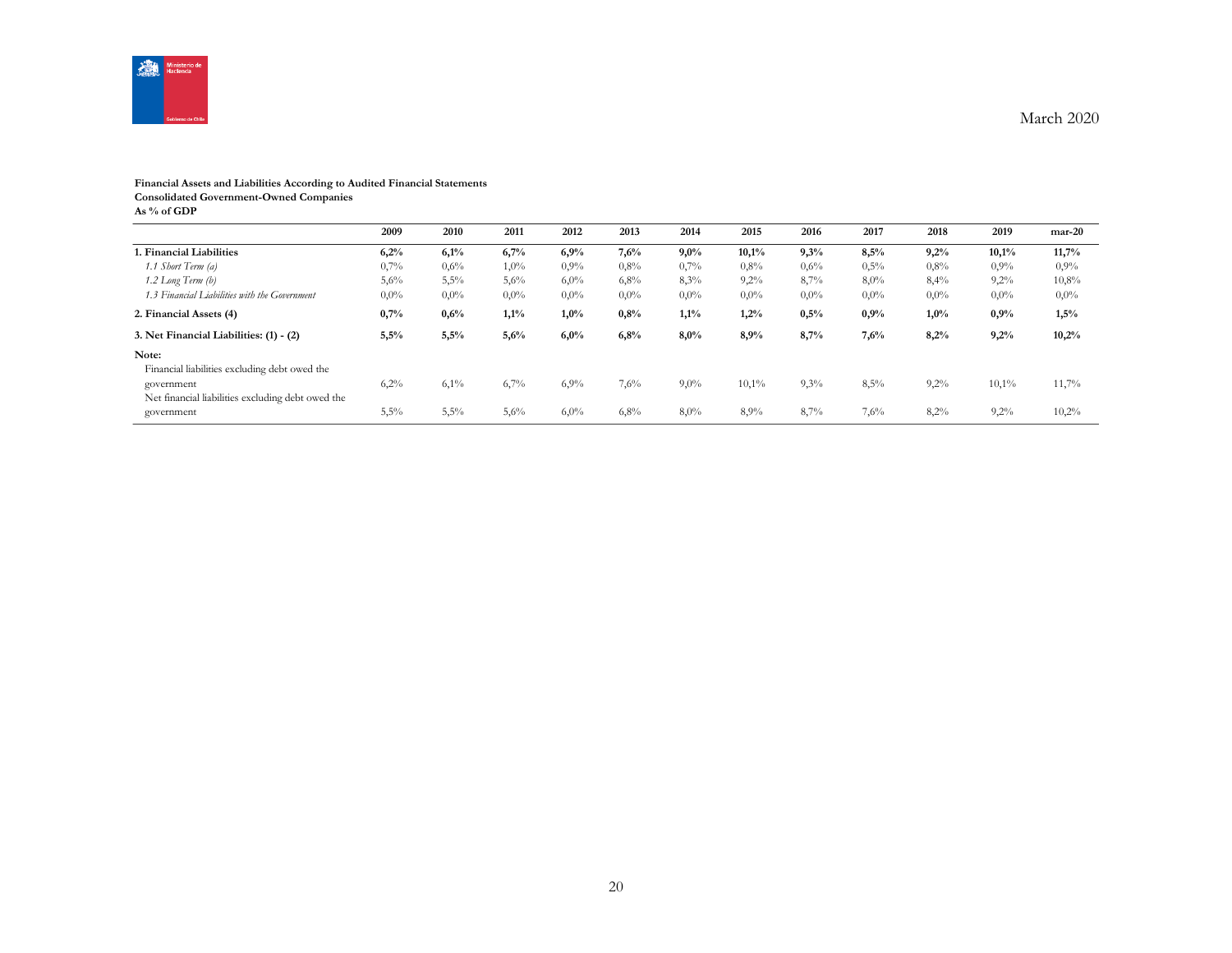

|                                | 2009                              | 2010                            | 2011                     | 2012                     | 2013                       | 2014                              | 2015                              | 2016                    | 2017                    | 2018                            |                                   | 2019 mar-20             |
|--------------------------------|-----------------------------------|---------------------------------|--------------------------|--------------------------|----------------------------|-----------------------------------|-----------------------------------|-------------------------|-------------------------|---------------------------------|-----------------------------------|-------------------------|
|                                |                                   |                                 |                          |                          |                            |                                   |                                   |                         |                         |                                 |                                   |                         |
| <b>CODELCO</b>                 | $\mathbf X$                       | $\mathbf X$                     | $\mathbf X$              | $\bar{X}$                | X                          | X                                 | $\bf{X}$                          | X                       | $\mathbf X$             | $\mathbf X$                     | $\mathbf X$                       | $\mathbf X$             |
| <b>ENAP</b>                    | $\bar{\mathbf{X}}$                | $\bar{X}$                       | $\mathbf X$              | $\bar{X}$                | $\mathbf X$                | $\mathbf X$                       | $\mathbf X$                       | X                       | $\bar{X}$               | $\bar{X}$                       | $\mathbf X$                       | $\mathbf X$             |
| <b>ENAMI</b>                   | $\bar{\mathbf{X}}$                | $\bar{X}$                       | $\mathbf X$              | $\bar{X}$                | $\mathbf X$                | $\mathbf X$                       | $\bar{X}$                         | X                       | $\bar{X}$               | $\bar{X}$                       | $\bar{\mathbf{X}}$                | X                       |
| Empresas portuarias            |                                   |                                 |                          |                          |                            |                                   |                                   |                         |                         |                                 |                                   |                         |
| Emporchi                       |                                   |                                 |                          |                          |                            |                                   |                                   |                         |                         |                                 |                                   |                         |
| Arica                          | $\mathbf X$                       | $\mathbf X$                     | $\mathbf X$              | $\mathbf X$              | $\mathbf X$                | $\mathbf X$                       | $\mathbf X$                       | X                       | $\mathbf X$             | $\mathbf X$                     | $\mathbf X$                       | $\mathbf X$             |
| Iquique                        | $\bar{\mathbf{x}}$                | $\bar{\mathbf{x}}$              | $\bar{\mathbf{x}}$       | $\bar{\mathbf{x}}$       | $\mathbf X$                | $\mathbf X$                       | $\mathbf X$                       | $\mathbf x$             | $\bar{\mathbf{x}}$      | $\bar{\mathbf{x}}$              | $\bar{\mathbf{x}}$                | $\mathbf X$             |
| Antofagasta<br>Coquimbo        | $\mathbf X$                       | $\mathbf X$                     | $\mathbf X$              | $\mathbf X$              | $\mathbf X$                | $\mathbf X$                       | $\mathbf x$                       | X                       | $\bar{X}$               | $\mathbf X$                     | $\mathbf X$                       | $\mathbf X$             |
| Valaparaíso                    | $\mathbf X$<br>$\bar{\mathbf{x}}$ | $\bar{X}$<br>$\bar{\mathbf{x}}$ | $\mathbf X$<br>$\bar{X}$ | X<br>$\bar{\mathbf{x}}$  | $\mathbf X$<br>$\mathbf X$ | $\mathbf X$<br>$\bar{\mathbf{X}}$ | $\mathbf X$<br>$\bar{\mathbf{X}}$ | X<br>$\bar{\mathbf{X}}$ | X<br>$\bar{\mathbf{x}}$ | $\bar{X}$<br>$\bar{\mathbf{x}}$ | $\mathbf X$<br>$\bar{\mathbf{x}}$ | X<br>$\bar{\mathbf{x}}$ |
| San Antonio                    | $\mathbf X$                       | $\mathbf X$                     | $\mathbf X$              | $\mathbf X$              | $\mathbf X$                | $\mathbf X$                       | $\mathbf X$                       | X                       | X                       | $\mathbf X$                     | $\mathbf X$                       | X                       |
| San Vicente Talcahuano         | $\bar{\mathbf{x}}$                | $\bar{\mathbf{x}}$              | $\mathbf X$              | $\bar{\mathbf{x}}$       | $\mathbf X$                | $\mathbf X$                       | $\mathbf X$                       | $\mathbf X$             | $\bar{X}$               | $\mathbf X$                     | $\mathbf X$                       | $\bar{\mathbf{x}}$      |
| <b>Puerto Montt</b>            | $\mathbf X$                       | $\mathbf X$                     | $\mathbf X$              | $\mathbf X$              | $\mathbf X$                | $\mathbf X$                       | $\mathbf X$                       | $\mathbf X$             | $\mathbf X$             | $\mathbf X$                     | X                                 | $\mathbf X$             |
| Chacabuco                      | $\bar{\mathbf{X}}$                | $\mathbf X$                     | $\mathbf X$              | $\mathbf X$              | $\mathbf X$                | $\mathbf X$                       | $\mathbf X$                       | $\mathbf X$             | $\bar{X}$               | $\bar{X}$                       | X                                 | X                       |
| Austral                        | X                                 | $\mathbf X$                     | $\mathbf X$              | $\mathbf X$              | $\mathbf X$                | $\mathbf X$                       | $\bf{X}$                          | X                       | $\mathbf X$             | $\mathbf X$                     | $\mathbf X$                       | $\mathbf X$             |
| <b>Empresas Sanitarias</b>     |                                   |                                 |                          |                          |                            |                                   |                                   |                         |                         |                                 |                                   |                         |
| <b>ECONSSA</b>                 | $\mathbf X$                       | $\mathbf x$                     | $\bar{X}$                | $\bar{X}$                | $\bar{\mathbf{x}}$         | $\mathbf X$                       | $\bar{X}$                         | $\bar{X}$               | $\bar{X}$               | $\bar{\mathbf{x}}$              | $\bar{X}$                         | $\mathbf X$             |
| <b>ESSAT</b>                   |                                   |                                 |                          |                          |                            |                                   |                                   |                         |                         |                                 |                                   |                         |
| <b>ESSAN</b>                   |                                   |                                 |                          |                          |                            |                                   |                                   |                         |                         |                                 |                                   |                         |
| <b>EMSSAT</b>                  |                                   |                                 |                          |                          |                            |                                   |                                   |                         |                         |                                 |                                   |                         |
| <b>ESSCO</b>                   |                                   |                                 |                          |                          |                            |                                   |                                   |                         |                         |                                 |                                   |                         |
| <b>ESVAL</b>                   |                                   |                                 |                          |                          |                            |                                   |                                   |                         |                         |                                 |                                   |                         |
| <b>ESSEL</b>                   |                                   |                                 |                          |                          |                            |                                   |                                   |                         |                         |                                 |                                   |                         |
| <b>ESSAM</b>                   |                                   |                                 |                          |                          |                            |                                   |                                   |                         |                         |                                 |                                   |                         |
| <b>ESSBIO</b>                  |                                   |                                 |                          |                          |                            |                                   |                                   |                         |                         |                                 |                                   |                         |
| <b>ESSAR</b>                   |                                   |                                 |                          |                          |                            |                                   |                                   |                         |                         |                                 |                                   |                         |
| <b>ESSAL</b>                   |                                   |                                 |                          |                          |                            |                                   |                                   |                         |                         |                                 |                                   | -                       |
| <b>EMSSAT</b>                  |                                   |                                 |                          |                          |                            |                                   |                                   |                         |                         |                                 |                                   |                         |
| <b>ESMAG</b>                   |                                   |                                 |                          |                          |                            |                                   |                                   |                         |                         |                                 |                                   |                         |
| <b>EMOS</b>                    | ÷,                                | j,                              | ÷                        | $\overline{a}$           | Ĭ.                         | Ĭ.                                | ÷                                 | Ĭ.                      | j,                      | Ĭ.                              | Ĭ.                                | ÷                       |
| <b>EFE</b>                     | $\bar{\mathbf{X}}$                | $\bar{X}$                       | $\mathbf X$              | $\bar{X}$                | $\mathbf X$                | X                                 | $\bf{X}$                          | $\bar{X}$               | $\bar{X}$               | $\bar{X}$                       | $\bar{\mathbf{X}}$                | $\mathbf X$             |
| Correos                        | $\mathbf X$                       | $\mathbf X$                     | $\mathbf X$              | $\mathbf X$              | $\mathbf X$                | $\mathbf X$                       | $\mathbf X$                       | X                       | $\bar{\mathbf{x}}$      | $\mathbf X$                     | X                                 | X                       |
| Metro                          | $\bar{\mathbf{X}}$                | $\bar{X}$                       | $\mathbf X$              | $\bar{X}$                | $\mathbf X$                | $\mathbf X$                       | $\mathbf X$                       | $\mathbf X$             | $\bar{X}$               | $\bar{X}$                       | $\bar{\mathbf{X}}$                | $\bar{X}$               |
| Polla                          | $\mathbf X$                       | $\mathbf X$                     | $\mathbf X$              | X                        | $\mathbf X$                | $\mathbf X$                       | $\mathbf X$                       | X                       | X                       | $\mathbf X$                     | X                                 | X                       |
| ZOFRI                          | $\bar{\mathbf{X}}$                | $\bar{X}$                       | $\mathbf X$              | $\bar{X}$                | $\mathbf X$                | $\mathbf X$                       | $\mathbf X$                       | $\mathbf X$             | $\bar{X}$               | $\bar{X}$                       | $\bar{\mathbf{X}}$                | $\mathbf X$             |
| <b>ENACAR</b>                  | $\mathbf X$                       | $\mathbf X$                     | $\mathbf X$              | $\mathbf X$              | $\mathbf X$                | $\mathbf X$                       | $\mathbf X$                       | $\mathbf X$             |                         |                                 |                                   |                         |
| <b>EMAZA</b>                   | $\mathbf X$                       | $\bar{\mathbf{x}}$              | $\mathbf X$              | $\bar{\mathbf{x}}$       |                            |                                   |                                   |                         |                         |                                 |                                   |                         |
| <b>SACOR</b>                   | $\mathbf X$                       | $\bar{X}$                       | $\mathbf X$              | $\bar{X}$                | X                          | X                                 | $\bf{X}$                          | $\mathbf X$             | $\bar{X}$               | $\mathbf X$                     | $\mathbf X$                       | $\mathbf X$             |
| <b>COTRISA</b>                 | $\mathbf X$                       | $\mathbf X$                     | $\mathbf X$              | X                        | $\mathbf X$                | $\mathbf X$                       | $\mathbf X$                       | X                       | X                       | $\mathbf X$                     | X                                 | X                       |
| La Nación                      | $\mathbf X$                       | $\mathbf X$                     | $\mathbf X$              | $\bar{X}$                | $\mathbf X$                | $\mathbf X$                       | $\bf{X}$                          | $\mathbf X$             | $\bar{X}$               | $\mathbf X$                     | $\mathbf X$                       | $\mathbf X$             |
| Puerto Madero                  |                                   | $\bar{X}$                       | $\mathbf X$              | X                        | $\mathbf X$                | $\mathbf X$                       | $\mathbf X$                       | $\mathbf X$             | $\bar{X}$               | $\bar{X}$                       | $\bar{\mathbf{X}}$                | X                       |
| <b>SASIPA</b>                  | $\mathbf X$                       | $\bar{X}$                       | $\bar{\mathbf{X}}$       | $\bar{X}$                | $\mathbf X$                | $\mathbf X$                       | $\mathbf X$                       | X                       | $\bar{X}$               | $\bar{X}$                       | $\bar{\mathbf{X}}$                | $\bar{X}$               |
| <b>TV Nacional</b>             | $\mathbf X$                       | $\mathbf X$                     | $\mathbf X$              | $\mathbf X$              | $\mathbf X$                | $\mathbf X$                       | $\mathbf X$                       | $\mathbf X$             | $\mathbf X$             | $\mathbf X$                     | $\mathbf X$                       | $\mathbf X$             |
| Asmar                          |                                   | $\bar{\mathbf{x}}$              | $\mathbf X$              | $\bar{\mathbf{x}}$       | $\mathbf X$                | $\mathbf X$                       | $\mathbf X$                       | $\bar{\mathbf{x}}$      | $\bar{\mathbf{x}}$      | $\bar{\mathbf{x}}$              | $\bar{\mathbf{x}}$                | $\bar{\mathbf{x}}$      |
| Enaer                          |                                   | $\bar{X}$                       | $\mathbf X$              | $\bar{X}$                | X                          | X                                 | $\bf{X}$                          | X                       | $\bar{X}$               | $\bar{X}$                       | X                                 | $\mathbf X$             |
| Famae                          |                                   | $\bar{\mathbf{x}}$              | $\bar{\mathbf{x}}$       | $\bar{\mathbf{x}}$       | $\mathbf X$                | $\mathbf X$                       | $\mathbf X$                       | $\mathbf x$             | $\bar{\mathbf{x}}$      | $\bar{\mathbf{x}}$              | X                                 | $\mathbf X$             |
| Casa de Moneda S.A.            |                                   | $\mathbf X$                     | $\mathbf X$              | $\mathbf X$              | $\mathbf X$                | $\mathbf X$                       | $\mathbf X$                       | $\mathbf X$             | $\mathbf X$             | $\mathbf X$                     | $\mathbf X$                       | $\mathbf X$             |
| <b>Empresas Privatizadas</b>   |                                   |                                 |                          |                          |                            |                                   |                                   |                         |                         |                                 |                                   |                         |
| <b>EDELAYSEN</b>               |                                   | -                               | ÷                        | $\overline{\phantom{0}}$ | ÷                          | $\overline{a}$                    | ÷                                 | ÷                       | -                       | ÷                               | -                                 | -                       |
| <b>EDELNOR</b>                 |                                   | $\overline{a}$                  | Ĭ.                       | $\overline{a}$           | ÷,                         | L,                                | Ĭ.                                | $\overline{a}$          | $\overline{a}$          | L,                              | Ĭ.                                | $\overline{a}$          |
| <b>COLBUN</b><br><b>ENDESA</b> |                                   |                                 | L,                       | $\overline{a}$           | L,                         | L,                                |                                   | L                       |                         |                                 |                                   |                         |
|                                |                                   | $\overline{a}$                  | ÷                        | $\overline{a}$           | ÷,                         | Ĭ.                                | Ĭ.                                | Ĭ.                      | ÷                       | Ĭ.                              | $\overline{a}$                    | $\overline{a}$          |
| TRANSMARCHILAY                 |                                   | ÷                               | L,                       | $\overline{a}$           | L,                         | L,                                | L,                                | L,                      | L                       | L,                              | L,                                | ÷,                      |

## **Sources of Financial Statement Data for Government and Privatized Companies**

Privatized companies are not included in the consolidated figures for government-owned companies from the time of their privatization. ( ): the company does not exist or existed.

(-): companies that were public enterprises but now they are private companies or otherwise.

(N/I): No information, although the company exists or existed.

In 1989 ESVAL was created as an anonymous corporation.

In 1990 Servicio de Obras Sanitarias was converted into 11 regional anonymous corporations.

In 1990 the General Management of Metro was converted to Empresa de Transporte de Pasajeros METRO S.A.

In 1998 EMPORCHI was divided into 10 autonomous, anonymous port companies.

ESSAN S. A. has included the financial statements of ESSAT, EMSSAT, ESSCO, ESSAM, ESSAR, EMSSA, ESMAG and ESSAN since September 2004. Source: Dipres.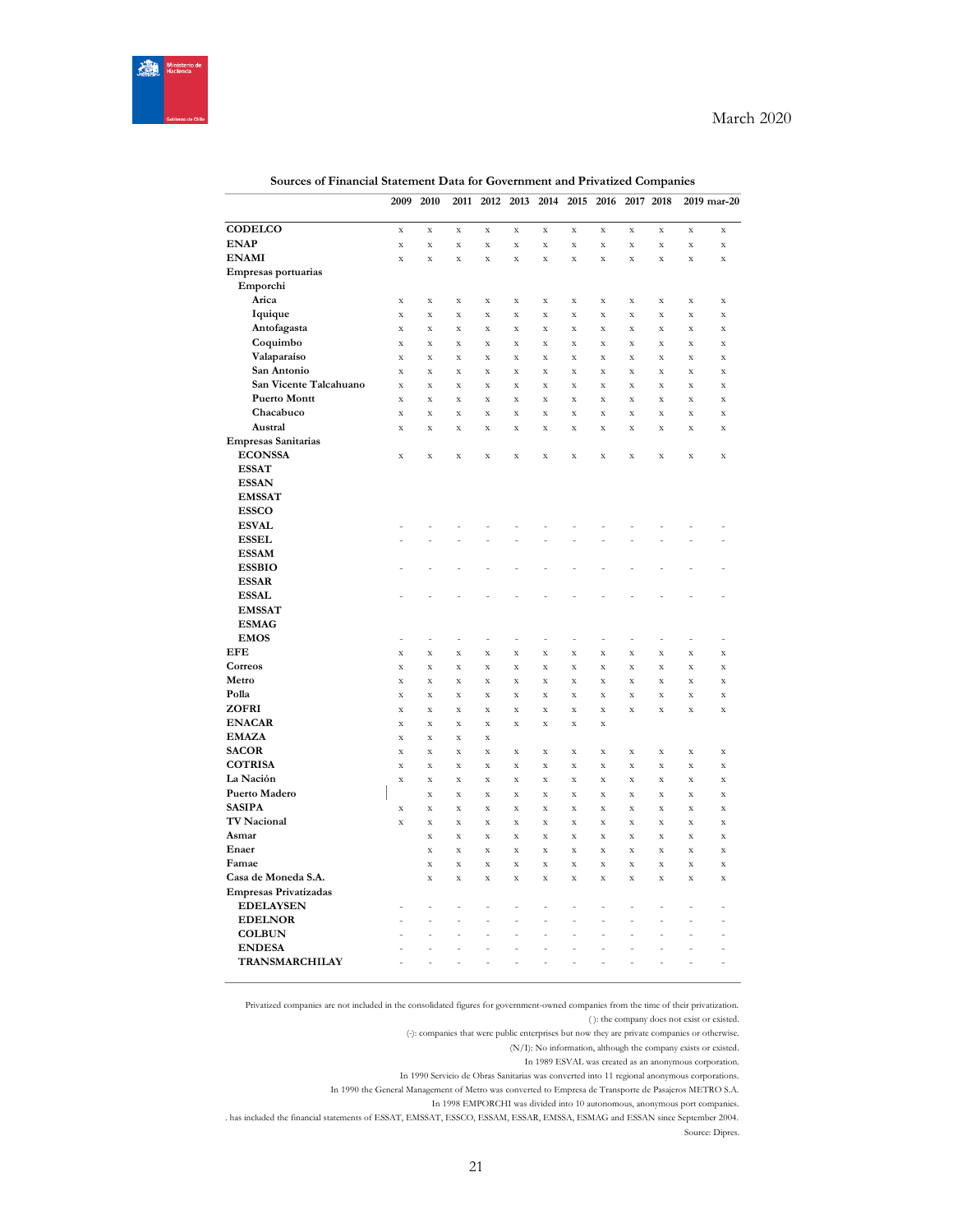

#### **Public Sector Debt Guaranteed by the Treasury**

**In millions of pesos**

|                                 | 2009      | 2010      | 2011      | 2012      | 2013      | 2014      | 2015      | 2016      | 2017      | 2018      | 2019      | $mar-20$  |
|---------------------------------|-----------|-----------|-----------|-----------|-----------|-----------|-----------|-----------|-----------|-----------|-----------|-----------|
| <b>1. TOTAL GUARANTEED DEBT</b> | 1.594.356 | 1.842.616 | .856.561  | 1.418.510 | 1.753.443 | 1.811.374 | 1.711.965 | 2.653.008 | 2.977.046 | 3.219.407 | 3.547.247 | 3.539.519 |
| 1.1 Domestic Debt (a)           | .318.907  | .582.340  | 1.617.307 | 1.196.913 | 1.535.061 | .595.340  | 1.645.076 | 2.609.414 | 2.977.046 | 3.219.407 | 3.547.247 | 3.539.519 |
| 1.2 Foreign Debt                | 275.449   | 260.276   | 239.254   | 221.597   | 218.382   | 216.034   | 66.890    | 43.593    |           |           |           |           |
| 1.2.1 The Central Bank of Chile |           |           |           |           |           |           |           |           |           |           |           |           |

(a) Includes debt of the financial and non-financial system. The guaranteed debt of privatized companies was not included

p: preliminary figures

Source: The Treasury

### **Public Sector Debt Guaranteed by the Treasury**

**As % of GDP**

|                                 | 2009    | <b>2010</b> | 2011    | 2012    | 2013    | 2014    | 2015    | 2016    | 2017    | 2018    | 2019    | $mar-20$ |
|---------------------------------|---------|-------------|---------|---------|---------|---------|---------|---------|---------|---------|---------|----------|
| <b>1. TOTAL GUARANTEED DEBT</b> | 1,6%    | 1,7%        | 1,5%    | 1,1%    | 1,3%    | 1,2%    | 1,1%    | 1,6%    | 1.7%    | 1.7%    | 1.8%    | 1,8%     |
| 1.1 Domestic Debt (a)           | 1,4%    | 1,4%        | 1,3%    | 0.9%    | 1,1%    | $1,1\%$ | $1,0\%$ | 1,5%    | $1.7\%$ | 1.7%    | 1,8%    | 1,8%     |
| 1.2 Foreign Debt                | 0,3%    | 0.2%        | 0,2%    | 0,2%    | 0,2%    | 0,1%    | $0.0\%$ | $0.0\%$ | $0.0\%$ | $0,0\%$ | $0.0\%$ | $0.0\%$  |
| 1.2.1 The Central Bank of Chile | $0.0\%$ | $0.0\%$     | $0.0\%$ | $0.0\%$ | $0.0\%$ | $0,0\%$ | $0.0\%$ | $0.0\%$ | $0.0\%$ | $0,0\%$ | $0.0\%$ | 0,0%     |

March 2020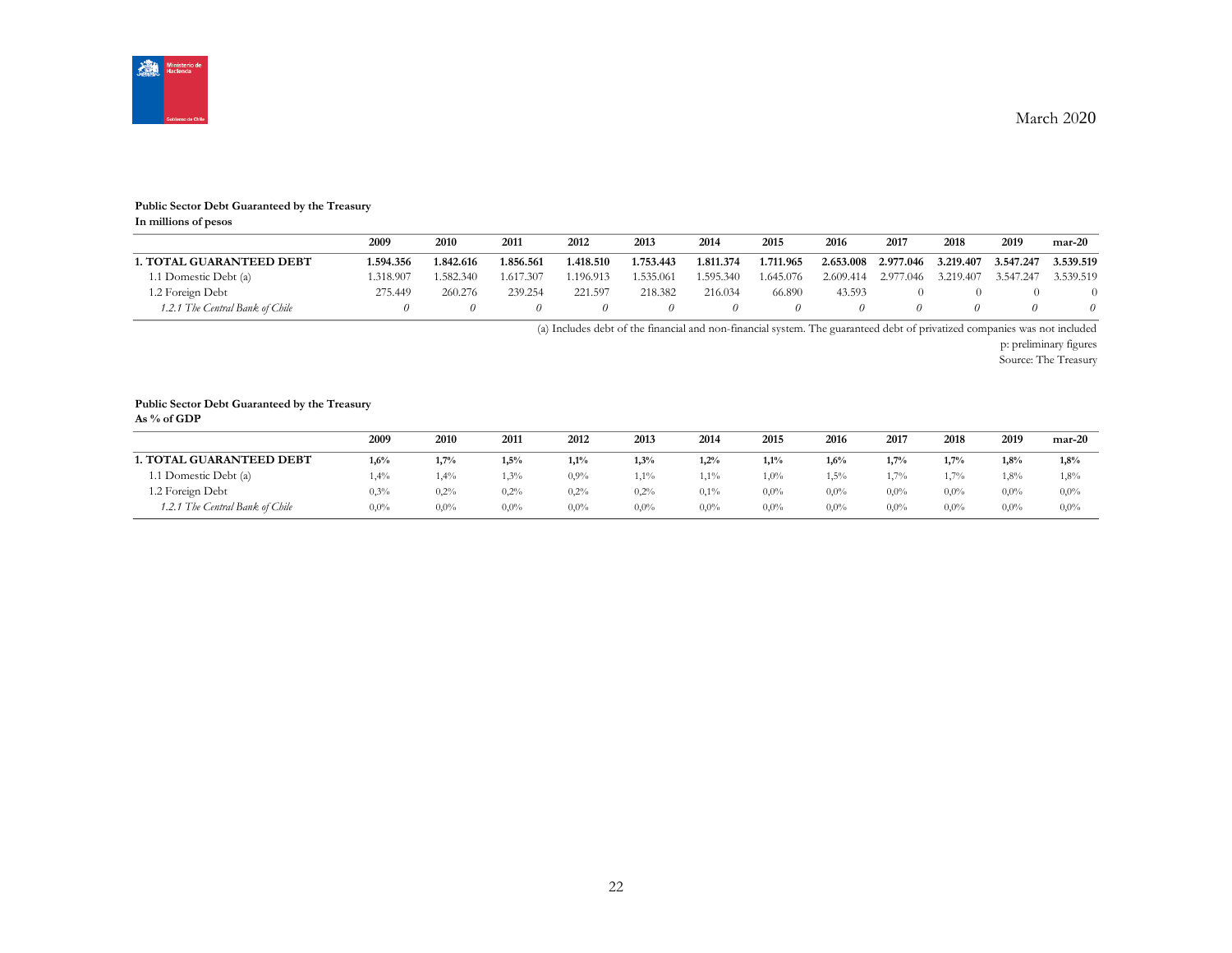<span id="page-22-0"></span>

# **APPENDIX 4**

## **Recognition Bonds**

<span id="page-22-1"></span>Recognition bonds are an obligation of the Chilean State owed to future pensioners, which will come due as they retire. This financial instrument therefore makes explicit the debt owed to workers who formerly contributed into the old social security system.

These obligations are not conceptually different from other social security obligations in other countries. The practical difference is that in most countries, these obligations are accumulated as future spending commitments through a social security system that are not recorded in the accounting. This is what has been commonly called the implicit social security debt of nations.

Virtually no country, either developed or developing, records social security commitments or implicit social security debt as part of the public debt.

The Recognition Bond is calculated as the necessary principal for the affiliate, who changed over from the old system, to receive a pension equal to 80% of the pensionable salary earned between September 1978 and 1979, save exceptions, multiplied by the proportion of his or her active life during which he paid into the old system. This amount is compounded at a real rate of 4% annually from the time of the change to the new pension system.

When the beneficiaries meet the requirements for retirement, the bonds are redeemed by the Pension Fund Managers (AFP). The Government, through the Social Security Institute (in Spanish, IPS), ex Social Security Normalization Institute (in Spanish, INP), transfers a lump sum that is recorded as below-the-line financing in the new presentation of the fiscal figures of the Central Government. This redeemed bond is added to the affiliate's individual capitalization fund and used to create a future pension flow in any of the possible modalities.